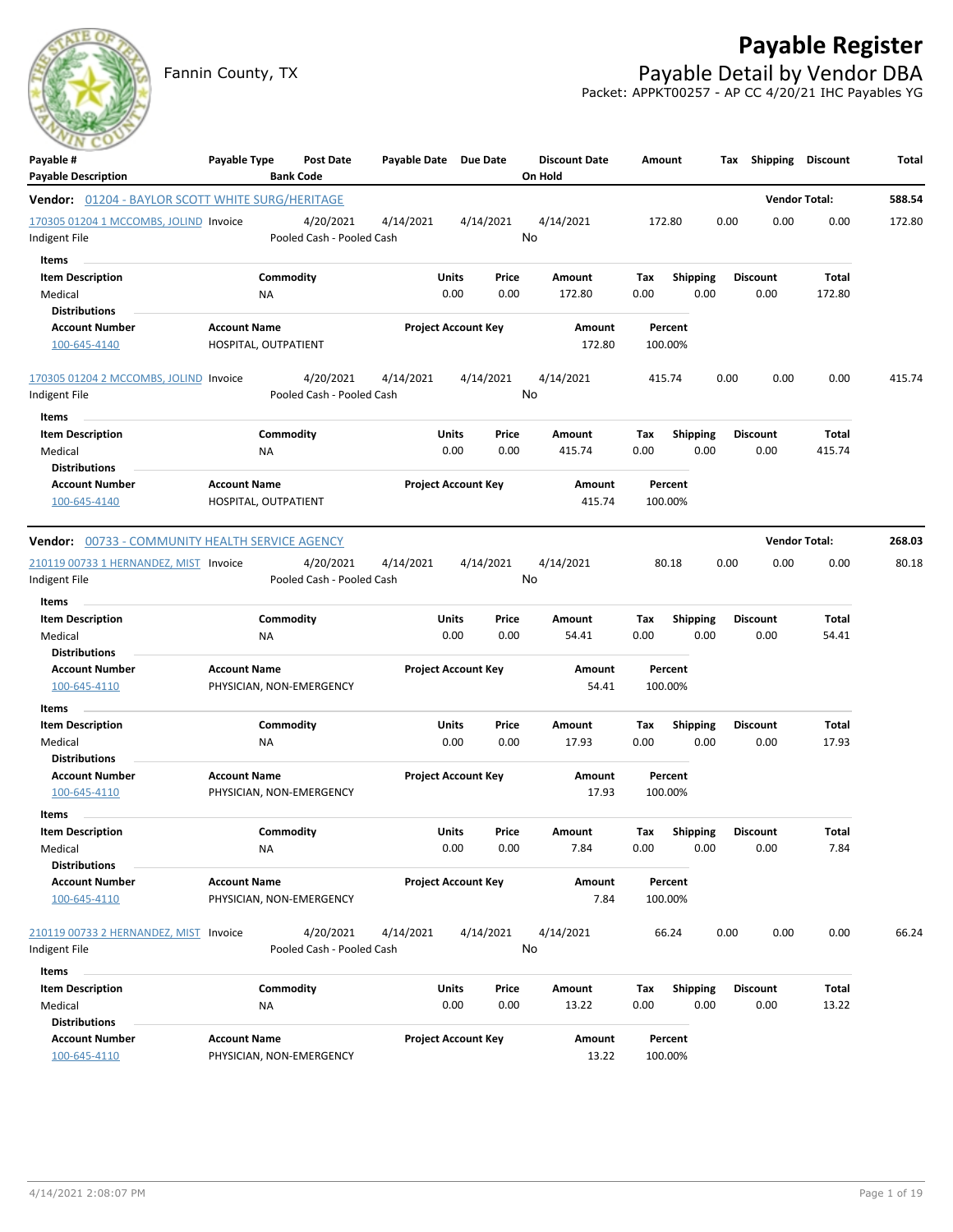**Payable Register Packet: APPKT00257 - AP CC 4/20/21 IHC Payables YG**

| Payable #<br><b>Payable Description</b>                       | Payable Type        | <b>Post Date</b><br><b>Bank Code</b>   | Payable Date Due Date |                                | <b>Discount Date</b><br>On Hold | Amount      |                         | <b>Shipping</b><br>Tax  | <b>Discount</b> | Total |
|---------------------------------------------------------------|---------------------|----------------------------------------|-----------------------|--------------------------------|---------------------------------|-------------|-------------------------|-------------------------|-----------------|-------|
| Items<br><b>Item Description</b><br>Medical                   | ΝA                  | Commodity                              |                       | Units<br>Price<br>0.00<br>0.00 | Amount<br>9.86                  | Tax<br>0.00 | <b>Shipping</b><br>0.00 | <b>Discount</b><br>0.00 | Total<br>9.86   |       |
| <b>Distributions</b><br><b>Account Number</b><br>100-645-4110 | <b>Account Name</b> | PHYSICIAN, NON-EMERGENCY               |                       | <b>Project Account Key</b>     | Amount<br>9.86                  |             | Percent<br>100.00%      |                         |                 |       |
| Items                                                         |                     |                                        |                       |                                |                                 |             |                         |                         |                 |       |
| <b>Item Description</b><br>Medical                            | ΝA                  | Commodity                              |                       | Units<br>Price<br>0.00<br>0.00 | Amount<br>9.06                  | Тах<br>0.00 | <b>Shipping</b><br>0.00 | <b>Discount</b><br>0.00 | Total<br>9.06   |       |
| <b>Distributions</b>                                          |                     |                                        |                       |                                |                                 |             |                         |                         |                 |       |
| <b>Account Number</b><br>100-645-4110                         | <b>Account Name</b> | PHYSICIAN, NON-EMERGENCY               |                       | <b>Project Account Key</b>     | Amount<br>9.06                  |             | Percent<br>100.00%      |                         |                 |       |
| Items                                                         |                     |                                        |                       |                                |                                 |             |                         |                         |                 |       |
| <b>Item Description</b>                                       |                     | Commodity                              |                       | <b>Units</b><br>Price          | Amount                          | Tax         | <b>Shipping</b>         | <b>Discount</b>         | Total           |       |
| Medical                                                       | ΝA                  |                                        |                       | 0.00<br>0.00                   | 10.00                           | 0.00        | 0.00                    | 0.00                    | 10.00           |       |
| <b>Distributions</b>                                          |                     |                                        |                       |                                |                                 |             |                         |                         |                 |       |
| <b>Account Number</b><br>100-645-4110                         | <b>Account Name</b> | PHYSICIAN, NON-EMERGENCY               |                       | <b>Project Account Key</b>     | Amount<br>10.00                 |             | Percent<br>100.00%      |                         |                 |       |
| Items                                                         |                     |                                        |                       |                                |                                 |             |                         |                         |                 |       |
| <b>Item Description</b>                                       |                     | Commodity                              |                       | Units<br>Price                 | Amount                          | Tax         | <b>Shipping</b>         | <b>Discount</b>         | Total           |       |
| Medical                                                       | <b>NA</b>           |                                        |                       | 0.00<br>0.00                   | 8.42                            | 0.00        | 0.00                    | 0.00                    | 8.42            |       |
| <b>Distributions</b><br><b>Account Number</b><br>100-645-4110 | <b>Account Name</b> | PHYSICIAN, NON-EMERGENCY               |                       | <b>Project Account Key</b>     | Amount<br>8.42                  |             | Percent<br>100.00%      |                         |                 |       |
|                                                               |                     |                                        |                       |                                |                                 |             |                         |                         |                 |       |
| Items<br><b>Item Description</b>                              |                     | Commodity                              |                       | Units<br>Price                 | Amount                          | Tax         | <b>Shipping</b>         | <b>Discount</b>         | Total           |       |
| Medical                                                       | <b>NA</b>           |                                        |                       | 0.00<br>0.00                   | 15.68                           | 0.00        | 0.00                    | 0.00                    | 15.68           |       |
| Distributions                                                 |                     |                                        |                       |                                |                                 |             |                         |                         |                 |       |
| <b>Account Number</b><br>100-645-4110                         | <b>Account Name</b> | PHYSICIAN, NON-EMERGENCY               |                       | <b>Project Account Key</b>     | Amount<br>15.68                 |             | Percent<br>100.00%      |                         |                 |       |
| 210221 00733 3 STROBL, WILLIAM<br>Indigent File               | Invoice             | 4/20/2021<br>Pooled Cash - Pooled Cash | 4/14/2021             | 4/14/2021                      | 4/14/2021<br>No                 |             | 33.27                   | 0.00<br>0.00            | 0.00            | 33.27 |
| Items                                                         |                     |                                        |                       |                                |                                 |             |                         |                         |                 |       |
| <b>Item Description</b>                                       |                     | Commodity                              |                       | Units<br>Price                 | Amount                          | Tax         | <b>Shipping</b>         | Discount                | Total           |       |
| Medical<br><b>Distributions</b>                               | ΝA                  |                                        |                       | 0.00<br>0.00                   | 33.27                           | 0.00        | 0.00                    | 0.00                    | 33.27           |       |
| <b>Account Number</b><br>100-645-4110                         | <b>Account Name</b> | PHYSICIAN, NON-EMERGENCY               |                       | <b>Project Account Key</b>     | Amount<br>33.27                 |             | Percent<br>100.00%      |                         |                 |       |
| 930026 00733 58 ROBERTS, MELIS<br>Indigent File               | Invoice             | 4/20/2021<br>Pooled Cash - Pooled Cash | 4/14/2021             | 4/14/2021                      | 4/14/2021<br>No                 |             | 41.61                   | 0.00<br>0.00            | 0.00            | 41.61 |
| Items                                                         |                     |                                        |                       |                                |                                 |             |                         |                         |                 |       |
| <b>Item Description</b><br>Medical                            | <b>NA</b>           | Commodity                              |                       | Units<br>Price<br>0.00<br>0.00 | Amount<br>13.22                 | Tax<br>0.00 | <b>Shipping</b><br>0.00 | <b>Discount</b><br>0.00 | Total<br>13.22  |       |
| <b>Distributions</b>                                          |                     |                                        |                       |                                |                                 |             |                         |                         |                 |       |
| <b>Account Number</b><br>100-645-4110                         | <b>Account Name</b> | PHYSICIAN, NON-EMERGENCY               |                       | <b>Project Account Key</b>     | Amount<br>13.22                 |             | Percent<br>100.00%      |                         |                 |       |
| Items                                                         |                     |                                        |                       |                                |                                 |             |                         |                         |                 |       |
| <b>Item Description</b><br>Medical                            | <b>NA</b>           | Commodity                              |                       | Units<br>Price<br>0.00<br>0.00 | Amount<br>28.39                 | Тах<br>0.00 | <b>Shipping</b><br>0.00 | <b>Discount</b><br>0.00 | Total<br>28.39  |       |
| <b>Distributions</b><br><b>Account Number</b><br>100-645-4110 | <b>Account Name</b> | PHYSICIAN, NON-EMERGENCY               |                       | <b>Project Account Key</b>     | Amount<br>28.39                 |             | Percent<br>100.00%      |                         |                 |       |
| 930026 00733 59 ROBERTS, MELIS<br>Indigent File               | Invoice             | 4/20/2021<br>Pooled Cash - Pooled Cash | 4/14/2021             | 4/14/2021                      | 4/14/2021<br>No                 |             | 46.73                   | 0.00<br>0.00            | 0.00            | 46.73 |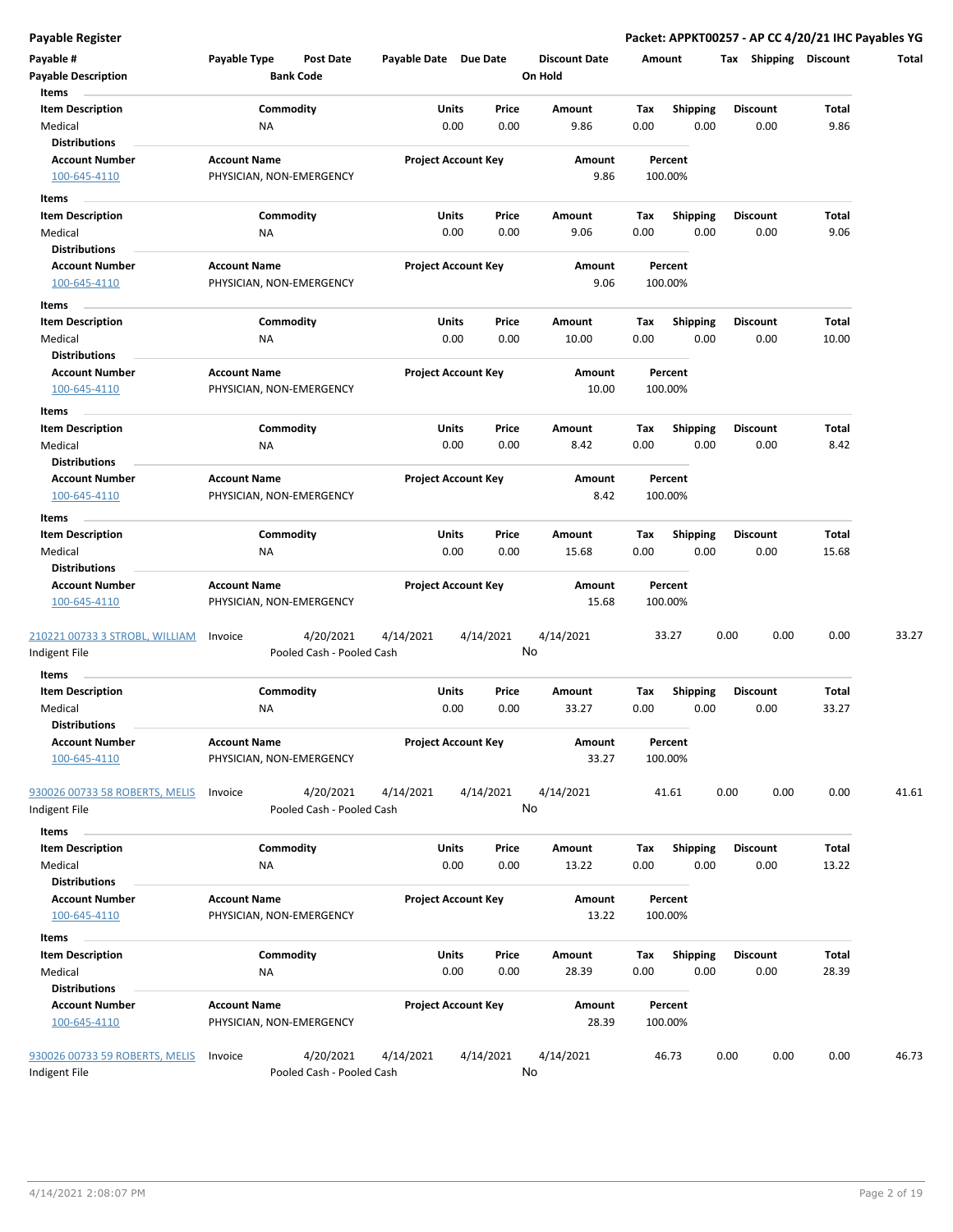| Payable Register                                                    |                                                      |                            |                 |                                 | Packet: APPKT00257 - AP CC 4/20/21 IHC Payables YG |                         |                      |        |
|---------------------------------------------------------------------|------------------------------------------------------|----------------------------|-----------------|---------------------------------|----------------------------------------------------|-------------------------|----------------------|--------|
| Payable #<br><b>Payable Description</b>                             | Payable Type<br><b>Post Date</b><br><b>Bank Code</b> | Payable Date Due Date      |                 | <b>Discount Date</b><br>On Hold | Amount                                             | Tax Shipping Discount   |                      | Total  |
| Items<br><b>Item Description</b><br>Medical                         | Commodity<br><b>NA</b>                               | <b>Units</b><br>0.00       | Price<br>0.00   | Amount<br>46.73                 | Tax<br><b>Shipping</b><br>0.00<br>0.00             | <b>Discount</b><br>0.00 | Total<br>46.73       |        |
| <b>Distributions</b>                                                |                                                      |                            |                 |                                 |                                                    |                         |                      |        |
| <b>Account Number</b><br>100-645-4110                               | <b>Account Name</b><br>PHYSICIAN, NON-EMERGENCY      | <b>Project Account Key</b> |                 | Amount<br>46.73                 | Percent<br>100.00%                                 |                         |                      |        |
| <b>Vendor: 01205 - CONCORD NORTH TEXAS</b>                          |                                                      |                            |                 |                                 |                                                    |                         | <b>Vendor Total:</b> | 234.54 |
| SO41162 01205 1 HIX, JAMES RAY<br>Indigent File                     | 4/20/2021<br>Invoice<br>Pooled Cash - Pooled Cash    | 4/14/2021                  | 4/14/2021       | 4/14/2021<br>No                 | 180.13                                             | 0.00<br>0.00            | 0.00                 | 180.13 |
| Items<br><b>Item Description</b><br>Medical                         | Commodity<br>ΝA                                      | Units<br>0.00              | Price<br>0.00   | Amount<br>180.13                | <b>Shipping</b><br>Tax<br>0.00<br>0.00             | <b>Discount</b><br>0.00 | Total<br>180.13      |        |
| <b>Distributions</b><br><b>Account Number</b><br>100-565-4050       | <b>Account Name</b><br>PRISONER MEDICAL              | <b>Project Account Key</b> |                 | Amount<br>180.13                | Percent<br>100.00%                                 |                         |                      |        |
| SO41177 01205 1 HARPER, TODD A Invoice<br>Indigent File             | 4/20/2021<br>Pooled Cash - Pooled Cash               | 4/14/2021                  | 4/14/2021<br>No | 4/14/2021                       | 54.41                                              | 0.00<br>0.00            | 0.00                 | 54.41  |
| Items<br><b>Item Description</b><br>Medical                         | Commodity<br>ΝA                                      | Units<br>0.00              | Price<br>0.00   | Amount<br>54.41                 | Tax<br><b>Shipping</b><br>0.00<br>0.00             | <b>Discount</b><br>0.00 | Total<br>54.41       |        |
| <b>Distributions</b><br><b>Account Number</b><br>100-565-4050       | <b>Account Name</b><br>PRISONER MEDICAL              | <b>Project Account Key</b> |                 | Amount<br>54.41                 | Percent<br>100.00%                                 |                         |                      |        |
| Vendor: 00965 - DATA RX MANAGEMENT                                  |                                                      |                            |                 |                                 |                                                    |                         | <b>Vendor Total:</b> | 834.28 |
| 130819 00965 26 PLESS, HELEN E<br>Indigent File                     | 4/20/2021<br>Invoice<br>Pooled Cash - Pooled Cash    | 4/14/2021                  | 4/14/2021       | 4/14/2021<br>No                 | 141.89                                             | 0.00<br>0.00            | 0.00                 | 141.89 |
| Items                                                               |                                                      |                            |                 |                                 |                                                    |                         |                      |        |
| <b>Item Description</b><br>Medical<br><b>Distributions</b>          | Commodity<br><b>NA</b>                               | Units<br>0.00              | Price<br>0.00   | <b>Amount</b><br>84.12          | Tax<br><b>Shipping</b><br>0.00<br>0.00             | <b>Discount</b><br>0.00 | Total<br>84.12       |        |
| <b>Account Number</b><br>100-645-4120                               | <b>Account Name</b><br>PRESCRIPTIONS, DRUGS          | <b>Project Account Key</b> |                 | Amount<br>84.12                 | Percent<br>100.00%                                 |                         |                      |        |
| Items<br><b>Item Description</b><br>Medical                         | Commodity<br><b>NA</b>                               | <b>Units</b><br>0.00       | Price<br>0.00   | Amount<br>57.77                 | Tax<br>Shipping<br>0.00<br>0.00                    | Discount<br>0.00        | Total<br>57.77       |        |
| <b>Distributions</b><br><b>Account Number</b><br>100-645-4120       | <b>Account Name</b><br>PRESCRIPTIONS, DRUGS          | <b>Project Account Key</b> |                 | Amount<br>57.77                 | Percent<br>100.00%                                 |                         |                      |        |
| 170305 00965 22 MCCOMBS, JOLIN Invoice<br>Indigent File             | 4/20/2021<br>Pooled Cash - Pooled Cash               | 4/14/2021                  | 4/14/2021       | 4/14/2021<br>No                 | 72.83                                              | 0.00<br>0.00            | 0.00                 | 72.83  |
| Items<br><b>Item Description</b><br>Medical                         | Commodity<br>ΝA                                      | Units<br>0.00              | Price<br>0.00   | Amount<br>72.83                 | Shipping<br>Tax<br>0.00<br>0.00                    | <b>Discount</b><br>0.00 | Total<br>72.83       |        |
| <b>Distributions</b><br><b>Account Number</b><br>100-645-4120       | <b>Account Name</b><br>PRESCRIPTIONS, DRUGS          | <b>Project Account Key</b> |                 | Amount<br>72.83                 | Percent<br>100.00%                                 |                         |                      |        |
| 190901 00965 14 HINSON, SHEILA<br>Indigent File                     | 4/20/2021<br>Invoice<br>Pooled Cash - Pooled Cash    | 4/14/2021                  | 4/14/2021       | 4/14/2021<br>No                 | 84.91                                              | 0.00<br>0.00            | 0.00                 | 84.91  |
| Items<br><b>Item Description</b><br>Medical<br><b>Distributions</b> | Commodity<br><b>NA</b>                               | Units<br>0.00              | Price<br>0.00   | Amount<br>74.86                 | Tax<br><b>Shipping</b><br>0.00<br>0.00             | Discount<br>0.00        | Total<br>74.86       |        |
| <b>Account Number</b><br>100-645-4120                               | <b>Account Name</b><br>PRESCRIPTIONS, DRUGS          | <b>Project Account Key</b> |                 | Amount<br>74.86                 | Percent<br>100.00%                                 |                         |                      |        |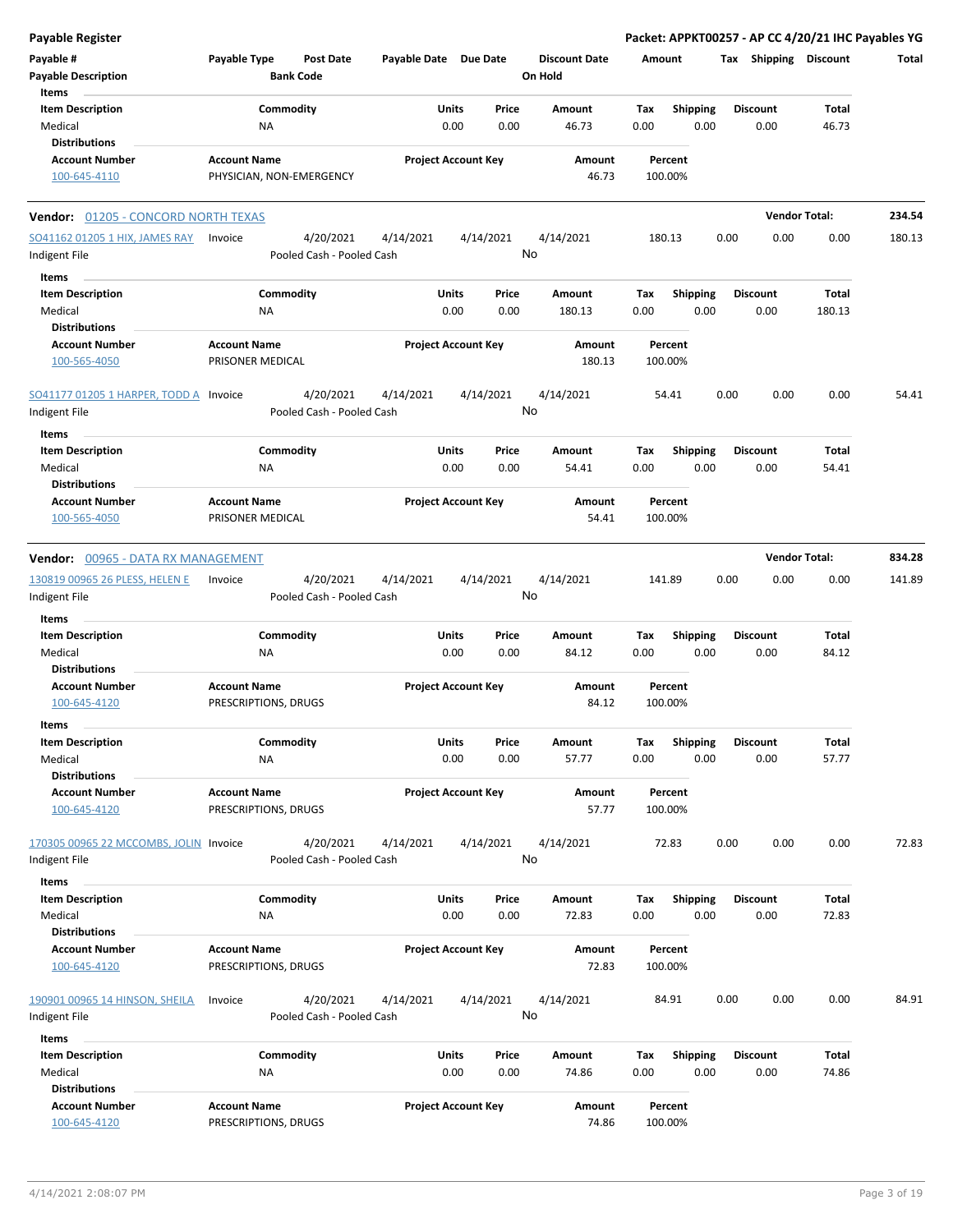| <b>Payable Register</b>                                             |                                             |                                        |                       |                            |                                 |             |                         | Packet: APPKT00257 - AP CC 4/20/21 IHC Payables YG |                 |        |
|---------------------------------------------------------------------|---------------------------------------------|----------------------------------------|-----------------------|----------------------------|---------------------------------|-------------|-------------------------|----------------------------------------------------|-----------------|--------|
| Payable #<br><b>Payable Description</b>                             | Payable Type<br><b>Bank Code</b>            | <b>Post Date</b>                       | Payable Date Due Date |                            | <b>Discount Date</b><br>On Hold | Amount      |                         | Tax Shipping Discount                              |                 | Total  |
| Items<br><b>Item Description</b><br>Medical                         | Commodity<br><b>NA</b>                      |                                        | Units<br>0.00         | Price<br>0.00              | Amount<br>10.05                 | Tax<br>0.00 | <b>Shipping</b><br>0.00 | <b>Discount</b><br>0.00                            | Total<br>10.05  |        |
| <b>Distributions</b><br><b>Account Number</b><br>100-645-4120       | <b>Account Name</b><br>PRESCRIPTIONS, DRUGS |                                        |                       | <b>Project Account Key</b> | Amount<br>10.05                 | 100.00%     | Percent                 |                                                    |                 |        |
| 210221 00965 2 STROBL, WILLIAM<br>Indigent File                     | Invoice                                     | 4/20/2021<br>Pooled Cash - Pooled Cash | 4/14/2021             | 4/14/2021                  | 4/14/2021<br>No                 | 108.79      |                         | 0.00<br>0.00                                       | 0.00            | 108.79 |
|                                                                     |                                             |                                        |                       |                            |                                 |             |                         |                                                    |                 |        |
| Items<br><b>Item Description</b><br>Medical<br><b>Distributions</b> | Commodity<br>ΝA                             |                                        | Units                 | Price<br>0.00<br>0.00      | Amount<br>108.79                | Tax<br>0.00 | <b>Shipping</b><br>0.00 | <b>Discount</b><br>0.00                            | Total<br>108.79 |        |
| <b>Account Number</b><br>100-645-4120                               | <b>Account Name</b><br>PRESCRIPTIONS, DRUGS |                                        |                       | <b>Project Account Key</b> | Amount<br>108.79                | 100.00%     | Percent                 |                                                    |                 |        |
| 210222 00965 2 WOODWORTH, SAI Invoice<br>Indigent File              |                                             | 4/20/2021<br>Pooled Cash - Pooled Cash | 4/14/2021             | 4/14/2021                  | 4/14/2021<br>No                 |             | 74.65                   | 0.00<br>0.00                                       | 0.00            | 74.65  |
| Items                                                               |                                             |                                        |                       |                            |                                 |             |                         |                                                    |                 |        |
| <b>Item Description</b><br>Medical<br><b>Distributions</b>          | Commodity<br><b>NA</b>                      |                                        | Units<br>0.00         | Price<br>0.00              | Amount<br>59.45                 | Tax<br>0.00 | <b>Shipping</b><br>0.00 | <b>Discount</b><br>0.00                            | Total<br>59.45  |        |
| <b>Account Number</b><br>100-645-4120                               | <b>Account Name</b><br>PRESCRIPTIONS, DRUGS |                                        |                       | <b>Project Account Key</b> | Amount<br>59.45                 | 100.00%     | Percent                 |                                                    |                 |        |
| Items                                                               |                                             |                                        |                       |                            |                                 |             |                         |                                                    |                 |        |
| <b>Item Description</b><br>Medical                                  | Commodity<br><b>NA</b>                      |                                        | Units<br>0.00         | Price<br>0.00              | Amount<br>15.20                 | Tax<br>0.00 | <b>Shipping</b><br>0.00 | <b>Discount</b><br>0.00                            | Total<br>15.20  |        |
| <b>Distributions</b><br><b>Account Number</b><br>100-645-4120       | <b>Account Name</b><br>PRESCRIPTIONS, DRUGS |                                        |                       | <b>Project Account Key</b> | Amount<br>15.20                 | 100.00%     | Percent                 |                                                    |                 |        |
| 210324 00965 2 BRESHERS, KELLI<br>Indigent File                     | Invoice                                     | 4/20/2021<br>Pooled Cash - Pooled Cash | 4/14/2021             | 4/14/2021                  | 4/14/2021<br>No                 |             | 68.35                   | 0.00<br>0.00                                       | 0.00            | 68.35  |
| Items                                                               |                                             |                                        |                       |                            |                                 |             |                         |                                                    |                 |        |
| <b>Item Description</b><br>Medical                                  | Commodity<br>ΝA                             |                                        | Units                 | Price<br>0.00<br>0.00      | Amount<br>25.20                 | Tax<br>0.00 | <b>Shipping</b><br>0.00 | <b>Discount</b><br>0.00                            | Total<br>25.20  |        |
| <b>Distributions</b>                                                |                                             |                                        |                       |                            |                                 |             |                         |                                                    |                 |        |
| <b>Account Number</b><br>100-645-4120                               | <b>Account Name</b><br>PRESCRIPTIONS, DRUGS |                                        |                       | <b>Project Account Key</b> | Amount<br>25.20                 | 100.00%     | Percent                 |                                                    |                 |        |
| Items<br><b>Item Description</b>                                    | Commodity                                   |                                        | Units                 | Price                      | Amount                          | Tax         | Shipping                | <b>Discount</b>                                    | Total           |        |
| Medical<br><b>Distributions</b>                                     | <b>NA</b>                                   |                                        |                       | 0.00<br>0.00               | 24.08                           | 0.00        | 0.00                    | 0.00                                               | 24.08           |        |
| <b>Account Number</b><br>100-645-4120                               | <b>Account Name</b><br>PRESCRIPTIONS, DRUGS |                                        |                       | <b>Project Account Key</b> | Amount<br>24.08                 | 100.00%     | Percent                 |                                                    |                 |        |
| Items                                                               |                                             |                                        |                       |                            |                                 |             |                         |                                                    |                 |        |
| <b>Item Description</b><br>Medical<br><b>Distributions</b>          | Commodity<br>NA                             |                                        | Units<br>0.00         | Price<br>0.00              | Amount<br>19.07                 | Tax<br>0.00 | <b>Shipping</b><br>0.00 | <b>Discount</b><br>0.00                            | Total<br>19.07  |        |
| <b>Account Number</b><br>100-645-4120                               | <b>Account Name</b><br>PRESCRIPTIONS, DRUGS |                                        |                       | <b>Project Account Key</b> | Amount<br>19.07                 | 100.00%     | Percent                 |                                                    |                 |        |
| 211216 00965 5 CLEMENT, EUGENE Invoice<br>Indigent File             |                                             | 4/20/2021<br>Pooled Cash - Pooled Cash | 4/14/2021             | 4/14/2021                  | 4/14/2021<br>No                 | 123.66      |                         | 0.00<br>0.00                                       | 0.00            | 123.66 |
| Items                                                               |                                             |                                        |                       |                            |                                 |             |                         |                                                    |                 |        |
| <b>Item Description</b><br>Medical<br><b>Distributions</b>          | Commodity<br><b>NA</b>                      |                                        | Units                 | Price<br>0.00<br>0.00      | Amount<br>123.66                | Tax<br>0.00 | <b>Shipping</b><br>0.00 | <b>Discount</b><br>0.00                            | Total<br>123.66 |        |
| <b>Account Number</b><br>100-645-4120                               | <b>Account Name</b><br>PRESCRIPTIONS, DRUGS |                                        |                       | <b>Project Account Key</b> | Amount<br>123.66                | 100.00%     | Percent                 |                                                    |                 |        |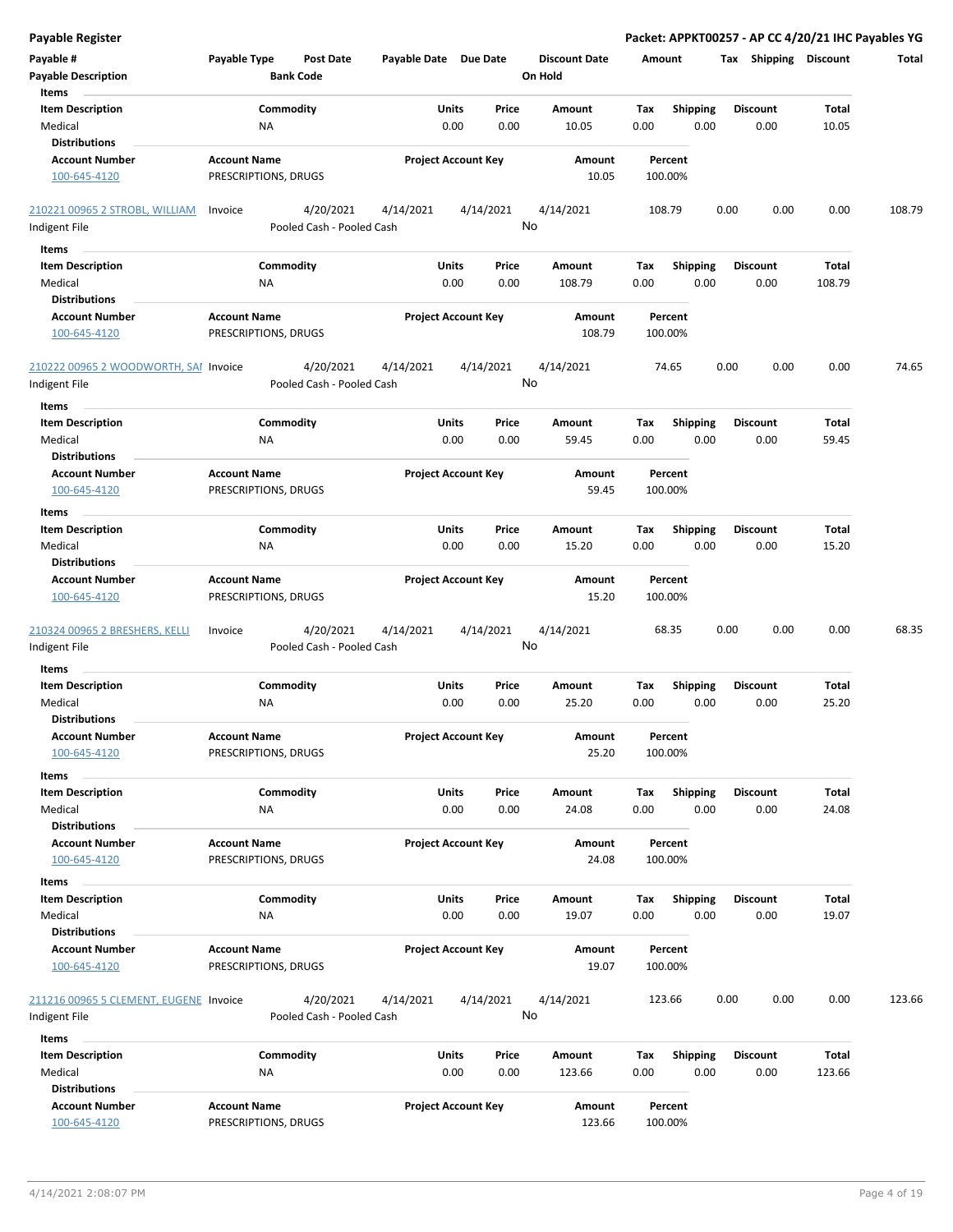| Payable Register                                       |                                                 |                          |                                        |                       |                            |           |                                 |      |                    |                         |      |                       | Packet: APPKT00257 - AP CC 4/20/21 IHC Payables YG |        |
|--------------------------------------------------------|-------------------------------------------------|--------------------------|----------------------------------------|-----------------------|----------------------------|-----------|---------------------------------|------|--------------------|-------------------------|------|-----------------------|----------------------------------------------------|--------|
| Payable #<br><b>Payable Description</b>                | Payable Type                                    | <b>Bank Code</b>         | Post Date                              | Payable Date Due Date |                            |           | <b>Discount Date</b><br>On Hold |      | Amount             |                         |      | Tax Shipping Discount |                                                    | Total  |
| 930026 00965 82 ROBERTS, MELIS                         | Invoice                                         |                          | 4/20/2021                              | 4/14/2021             |                            | 4/14/2021 | 4/14/2021                       |      | 159.20             |                         | 0.00 | 0.00                  | 0.00                                               | 159.20 |
| Indigent File                                          |                                                 |                          | Pooled Cash - Pooled Cash              |                       |                            |           | No                              |      |                    |                         |      |                       |                                                    |        |
| Items                                                  |                                                 |                          |                                        |                       |                            |           |                                 |      |                    |                         |      |                       |                                                    |        |
| <b>Item Description</b>                                |                                                 | Commodity                |                                        |                       | Units                      | Price     | Amount                          | Tax  |                    | <b>Shipping</b>         |      | <b>Discount</b>       | Total                                              |        |
| Medical                                                |                                                 | NA                       |                                        |                       | 0.00                       | 0.00      | 9.33                            | 0.00 |                    | 0.00                    |      | 0.00                  | 9.33                                               |        |
| <b>Distributions</b>                                   |                                                 |                          |                                        |                       |                            |           |                                 |      |                    |                         |      |                       |                                                    |        |
| <b>Account Number</b>                                  | <b>Account Name</b>                             |                          |                                        |                       | <b>Project Account Key</b> |           | Amount                          |      | Percent            |                         |      |                       |                                                    |        |
| 100-645-4090                                           | <b>DIABETIC SUPPLIES</b>                        |                          |                                        |                       |                            |           | 9.33                            |      | 100.00%            |                         |      |                       |                                                    |        |
| Items<br><b>Item Description</b>                       |                                                 | Commodity                |                                        |                       | Units                      | Price     | Amount                          | Tax  |                    |                         |      | <b>Discount</b>       | Total                                              |        |
| Medical                                                |                                                 | NA                       |                                        |                       | 0.00                       | 0.00      | 137.80                          | 0.00 |                    | <b>Shipping</b><br>0.00 |      | 0.00                  | 137.80                                             |        |
| <b>Distributions</b>                                   |                                                 |                          |                                        |                       |                            |           |                                 |      |                    |                         |      |                       |                                                    |        |
| <b>Account Number</b>                                  | <b>Account Name</b>                             |                          |                                        |                       | <b>Project Account Key</b> |           | Amount                          |      | Percent            |                         |      |                       |                                                    |        |
| 100-645-4090                                           | <b>DIABETIC SUPPLIES</b>                        |                          |                                        |                       |                            |           | 137.80                          |      | 100.00%            |                         |      |                       |                                                    |        |
| Items                                                  |                                                 |                          |                                        |                       |                            |           |                                 |      |                    |                         |      |                       |                                                    |        |
| <b>Item Description</b>                                |                                                 | Commodity                |                                        |                       | Units                      | Price     | Amount                          | Tax  |                    | <b>Shipping</b>         |      | <b>Discount</b>       | Total                                              |        |
| Medical                                                |                                                 | ΝA                       |                                        |                       | 0.00                       | 0.00      | 12.07                           | 0.00 |                    | 0.00                    |      | 0.00                  | 12.07                                              |        |
| <b>Distributions</b>                                   |                                                 |                          |                                        |                       |                            |           |                                 |      |                    |                         |      |                       |                                                    |        |
| <b>Account Number</b><br>100-645-4090                  | <b>Account Name</b><br><b>DIABETIC SUPPLIES</b> |                          |                                        |                       | <b>Project Account Key</b> |           | Amount<br>12.07                 |      | Percent<br>100.00% |                         |      |                       |                                                    |        |
| <b>Vendor:</b> 01206 - DERMATOLOGY ASSOC OF DENISON    |                                                 |                          |                                        |                       |                            |           |                                 |      |                    |                         |      | <b>Vendor Total:</b>  |                                                    | 71.93  |
| SO15160 01206 4 WILBURN, JAMES Invoice                 |                                                 |                          | 4/20/2021                              | 4/14/2021             |                            | 4/14/2021 | 4/14/2021                       |      | 71.93              |                         | 0.00 | 0.00                  | 0.00                                               | 71.93  |
| Indigent File                                          |                                                 |                          | Pooled Cash - Pooled Cash              |                       |                            |           | No                              |      |                    |                         |      |                       |                                                    |        |
| Items                                                  |                                                 |                          |                                        |                       |                            |           |                                 |      |                    |                         |      |                       |                                                    |        |
| <b>Item Description</b>                                |                                                 | Commodity                |                                        |                       | Units                      | Price     | Amount                          | Tax  |                    | <b>Shipping</b>         |      | <b>Discount</b>       | Total                                              |        |
| Medical                                                |                                                 | ΝA                       |                                        |                       | 0.00                       | 0.00      | 71.93                           | 0.00 |                    | 0.00                    |      | 0.00                  | 71.93                                              |        |
| <b>Distributions</b>                                   |                                                 |                          |                                        |                       |                            |           |                                 |      |                    |                         |      |                       |                                                    |        |
| <b>Account Number</b><br>100-565-4050                  | <b>Account Name</b><br>PRISONER MEDICAL         |                          |                                        |                       | <b>Project Account Key</b> |           | Amount<br>71.93                 |      | Percent<br>100.00% |                         |      |                       |                                                    |        |
| Vendor: 01237 - Grayson Digestive Health, PLLC         |                                                 |                          |                                        |                       |                            |           |                                 |      |                    |                         |      | <b>Vendor Total:</b>  |                                                    | 46.73  |
| 211007 01237 5 STAILEY, POLLY                          | Invoice                                         |                          | 4/20/2021                              | 4/14/2021             |                            | 4/14/2021 | 4/14/2021                       |      | 46.73              |                         | 0.00 | 0.00                  | 0.00                                               | 46.73  |
| ndigent File                                           |                                                 |                          | Pooled Cash - Pooled Cash              |                       |                            |           | No                              |      |                    |                         |      |                       |                                                    |        |
| Items                                                  |                                                 |                          |                                        |                       |                            |           |                                 |      |                    |                         |      |                       |                                                    |        |
| Item Description                                       |                                                 | Commodity                |                                        |                       | Units                      | Price     | Amount                          | Тах  |                    | Shipping                |      | Discount              | Total                                              |        |
| Medical<br><b>Distributions</b>                        |                                                 | NA                       |                                        |                       | 0.00                       | 0.00      | 46.73                           | 0.00 |                    | 0.00                    |      | 0.00                  | 46.73                                              |        |
| <b>Account Number</b>                                  | <b>Account Name</b>                             |                          |                                        |                       | <b>Project Account Key</b> |           | Amount                          |      | Percent            |                         |      |                       |                                                    |        |
| 100-645-4110                                           |                                                 | PHYSICIAN, NON-EMERGENCY |                                        |                       |                            |           | 46.73                           |      | 100.00%            |                         |      |                       |                                                    |        |
| <b>Vendor:</b> 00980 - GRAYSON MEDICAL CONSULTANT      |                                                 |                          |                                        |                       |                            |           |                                 |      |                    |                         |      | <b>Vendor Total:</b>  |                                                    | 182.29 |
| 210222 00980 1 WOODWORTH, SAI Invoice                  |                                                 |                          | 4/20/2021                              | 4/14/2021             |                            | 4/14/2021 | 4/14/2021                       |      | 93.15              |                         | 0.00 | 0.00                  | 0.00                                               | 93.15  |
| Indigent File                                          |                                                 |                          | Pooled Cash - Pooled Cash              |                       |                            |           | No                              |      |                    |                         |      |                       |                                                    |        |
| Items                                                  |                                                 |                          |                                        |                       |                            |           |                                 |      |                    |                         |      |                       |                                                    |        |
| <b>Item Description</b>                                |                                                 | Commodity                |                                        |                       | <b>Units</b>               | Price     | Amount                          | Tax  |                    | <b>Shipping</b>         |      | <b>Discount</b>       | Total                                              |        |
| Medical                                                |                                                 | NA                       |                                        |                       | 0.00                       | 0.00      | 93.15                           | 0.00 |                    | 0.00                    |      | 0.00                  | 93.15                                              |        |
| <b>Distributions</b>                                   |                                                 |                          |                                        |                       |                            |           |                                 |      |                    |                         |      |                       |                                                    |        |
| <b>Account Number</b><br>100-645-4110                  | <b>Account Name</b>                             | PHYSICIAN, NON-EMERGENCY |                                        |                       | <b>Project Account Key</b> |           | Amount<br>93.15                 |      | Percent<br>100.00% |                         |      |                       |                                                    |        |
| 210222 00980 2 WOODWORTH, SAI Invoice<br>Indigent File |                                                 |                          | 4/20/2021<br>Pooled Cash - Pooled Cash | 4/14/2021             |                            | 4/14/2021 | 4/14/2021<br>No                 |      | 44.57              |                         | 0.00 | 0.00                  | 0.00                                               | 44.57  |
|                                                        |                                                 |                          |                                        |                       |                            |           |                                 |      |                    |                         |      |                       |                                                    |        |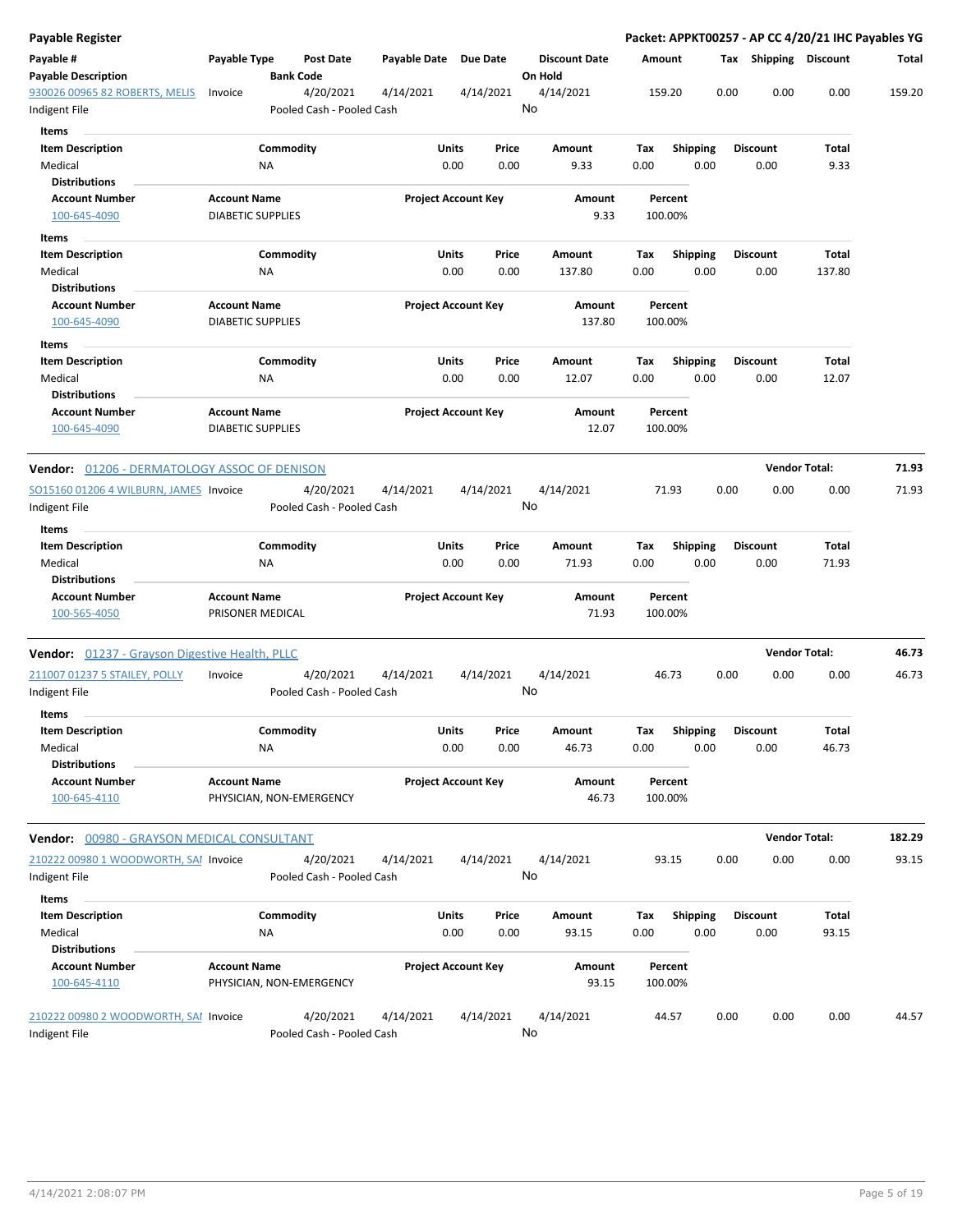| Payable Register                                       |                                                 |                       |                            |                                 | Packet: APPKT00257 - AP CC 4/20/21 IHC Payables YG |      |                       |                      |          |
|--------------------------------------------------------|-------------------------------------------------|-----------------------|----------------------------|---------------------------------|----------------------------------------------------|------|-----------------------|----------------------|----------|
| Payable #<br><b>Payable Description</b>                | Payable Type<br>Post Date<br><b>Bank Code</b>   | Payable Date Due Date |                            | <b>Discount Date</b><br>On Hold | Amount                                             |      | Tax Shipping Discount |                      | Total    |
| Items                                                  |                                                 |                       |                            |                                 |                                                    |      |                       |                      |          |
| <b>Item Description</b>                                | Commodity                                       | Units                 | Price                      | Amount                          | Tax<br><b>Shipping</b>                             |      | <b>Discount</b>       | Total                |          |
| Medical                                                | NA                                              |                       | 0.00<br>0.00               | 44.57                           | 0.00<br>0.00                                       |      | 0.00                  | 44.57                |          |
| <b>Distributions</b>                                   |                                                 |                       |                            |                                 |                                                    |      |                       |                      |          |
| <b>Account Number</b>                                  | <b>Account Name</b>                             |                       | <b>Project Account Key</b> | Amount                          | Percent                                            |      |                       |                      |          |
| 100-645-4110                                           | PHYSICIAN, NON-EMERGENCY                        |                       |                            | 44.57                           | 100.00%                                            |      |                       |                      |          |
| 210222 00980 3 WOODWORTH, SAI Invoice                  | 4/20/2021                                       | 4/14/2021             | 4/14/2021                  | 4/14/2021                       | 44.57                                              | 0.00 | 0.00                  | 0.00                 | 44.57    |
| Indigent File                                          | Pooled Cash - Pooled Cash                       |                       |                            | No                              |                                                    |      |                       |                      |          |
| Items                                                  |                                                 |                       |                            |                                 |                                                    |      |                       |                      |          |
| <b>Item Description</b>                                | Commodity                                       | Units                 | Price                      | Amount                          | <b>Shipping</b><br>Tax                             |      | <b>Discount</b>       | Total                |          |
| Medical                                                | NA                                              |                       | 0.00<br>0.00               | 44.57                           | 0.00<br>0.00                                       |      | 0.00                  | 44.57                |          |
| <b>Distributions</b>                                   |                                                 |                       |                            |                                 |                                                    |      |                       |                      |          |
| <b>Account Number</b><br>100-645-4110                  | <b>Account Name</b><br>PHYSICIAN, NON-EMERGENCY |                       | <b>Project Account Key</b> | Amount<br>44.57                 | Percent<br>100.00%                                 |      |                       |                      |          |
| <b>Vendor: 01221 - HEALOGICS SPECIALTY PHYSICIANS</b>  |                                                 |                       |                            |                                 |                                                    |      |                       | <b>Vendor Total:</b> | 58.72    |
| 180512 01221 15 NORTON, CAROL Invoice<br>Indigent File | 4/20/2021<br>Pooled Cash - Pooled Cash          | 4/14/2021             | 4/14/2021                  | 4/14/2021<br>No                 | 58.72                                              | 0.00 | 0.00                  | 0.00                 | 58.72    |
| Items                                                  |                                                 |                       |                            |                                 |                                                    |      |                       |                      |          |
| <b>Item Description</b>                                | Commodity                                       | Units                 | Price                      | Amount                          | Tax<br><b>Shipping</b>                             |      | <b>Discount</b>       | Total                |          |
| Medical                                                | ΝA                                              |                       | 0.00<br>0.00               | 58.72                           | 0.00<br>0.00                                       |      | 0.00                  | 58.72                |          |
| <b>Distributions</b>                                   |                                                 |                       |                            |                                 |                                                    |      |                       |                      |          |
| <b>Account Number</b><br>100-645-4110                  | <b>Account Name</b><br>PHYSICIAN, NON-EMERGENCY |                       | <b>Project Account Key</b> | Amount<br>58.72                 | Percent<br>100.00%                                 |      |                       |                      |          |
| Vendor: 01107 - HUNT REGIONAL MEDICAL CENTER           |                                                 |                       |                            |                                 |                                                    |      |                       | <b>Vendor Total:</b> | 1,018.71 |
| 211115 01107 2 JOHNSON, TIFFAN Invoice                 | 4/20/2021                                       | 4/14/2021             | 4/14/2021                  | 4/14/2021                       | 1,018.71                                           | 0.00 | 0.00                  | 0.00                 | 1,018.71 |
| Indigent File                                          | Pooled Cash - Pooled Cash                       |                       |                            | No                              |                                                    |      |                       |                      |          |
| Items                                                  |                                                 |                       |                            |                                 |                                                    |      |                       |                      |          |
| <b>Item Description</b>                                | Commodity                                       | Units                 | Price                      | Amount                          | Tax<br><b>Shipping</b>                             |      | <b>Discount</b>       | Total                |          |
| Medical                                                | NA                                              |                       | 0.00<br>0.00               | 1,018.71                        | 0.00<br>0.00                                       |      | 0.00                  | 1,018.71             |          |
| <b>Distributions</b>                                   |                                                 |                       |                            |                                 |                                                    |      |                       |                      |          |
| <b>Account Number</b>                                  | <b>Account Name</b>                             |                       | <b>Project Account Key</b> | Amount                          | Percent                                            |      |                       |                      |          |
| 100-645-4140                                           | HOSPITAL, OUTPATIENT                            |                       |                            | 1,018.71                        | 100.00%                                            |      |                       |                      |          |
| Vendor: 01185 - HUNT REGIONAL MEDICAL PARTNERS         |                                                 |                       |                            |                                 |                                                    |      |                       | <b>Vendor Total:</b> | 345.55   |
| 170305 01185 5 MCCOMBS, JOLIND Invoice                 | 4/20/2021                                       | 4/14/2021             | 4/14/2021                  | 4/14/2021                       | 79.62                                              | 0.00 | 0.00                  | 0.00                 | 79.62    |
| Indigent File                                          | Pooled Cash - Pooled Cash                       |                       |                            | No                              |                                                    |      |                       |                      |          |
| Items                                                  |                                                 |                       |                            |                                 |                                                    |      |                       |                      |          |
| <b>Item Description</b>                                | Commodity                                       |                       | Units<br>Price             | Amount                          | <b>Shipping</b><br>Tax                             |      | <b>Discount</b>       | Total                |          |
| Medical                                                | ΝA                                              |                       | 0.00<br>0.00               | 79.62                           | 0.00<br>0.00                                       |      | 0.00                  | 79.62                |          |
| <b>Distributions</b>                                   |                                                 |                       |                            |                                 |                                                    |      |                       |                      |          |
| <b>Account Number</b>                                  | <b>Account Name</b>                             |                       | <b>Project Account Key</b> | Amount                          | Percent                                            |      |                       |                      |          |
| 100-645-4110                                           | PHYSICIAN, NON-EMERGENCY                        |                       |                            | 79.62                           | 100.00%                                            |      |                       |                      |          |
| 211114 01185 2 SCOTT, MARK BRI                         | 4/20/2021<br>Invoice                            | 4/14/2021             | 4/14/2021                  | 4/14/2021                       | 36.19                                              | 0.00 | 0.00                  | 0.00                 | 36.19    |
| Indigent File                                          | Pooled Cash - Pooled Cash                       |                       |                            | No                              |                                                    |      |                       |                      |          |
| Items                                                  |                                                 |                       |                            |                                 |                                                    |      |                       |                      |          |
| <b>Item Description</b>                                | Commodity                                       | <b>Units</b>          | Price                      | Amount                          | <b>Shipping</b><br>Tax                             |      | <b>Discount</b>       | Total                |          |
| Medical                                                | NA                                              |                       | 0.00<br>0.00               | 33.27                           | 0.00<br>0.00                                       |      | 0.00                  | 33.27                |          |
| <b>Distributions</b>                                   |                                                 |                       |                            |                                 |                                                    |      |                       |                      |          |
| <b>Account Number</b>                                  | <b>Account Name</b>                             |                       | <b>Project Account Key</b> | Amount                          | Percent                                            |      |                       |                      |          |
| 100-645-4110                                           | PHYSICIAN, NON-EMERGENCY                        |                       |                            | 33.27                           | 100.00%                                            |      |                       |                      |          |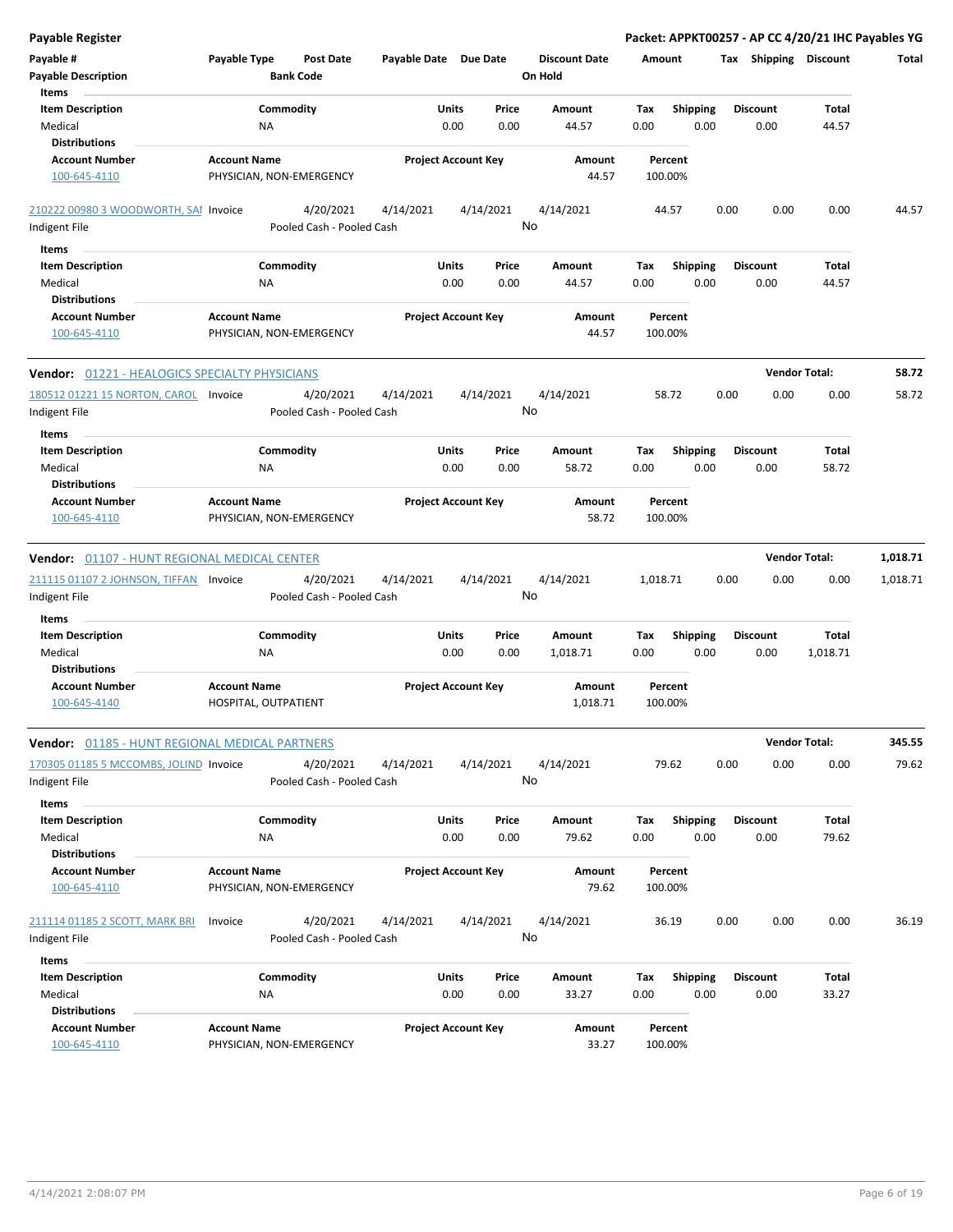| <b>Payable Register</b>                                       |                                                 |                                        |                       |                            |                                 |             |                         | Packet: APPKT00257 - AP CC 4/20/21 IHC Payables YG |                      |          |
|---------------------------------------------------------------|-------------------------------------------------|----------------------------------------|-----------------------|----------------------------|---------------------------------|-------------|-------------------------|----------------------------------------------------|----------------------|----------|
| Payable #<br><b>Payable Description</b>                       | Payable Type                                    | <b>Post Date</b><br><b>Bank Code</b>   | Payable Date Due Date |                            | <b>Discount Date</b><br>On Hold | Amount      |                         | Tax Shipping Discount                              |                      | Total    |
| Items<br><b>Item Description</b><br>Medical                   | Commodity<br>NA                                 |                                        | Units                 | Price<br>0.00<br>0.00      | Amount<br>2.92                  | Tax<br>0.00 | <b>Shipping</b><br>0.00 | <b>Discount</b><br>0.00                            | Total<br>2.92        |          |
| <b>Distributions</b><br><b>Account Number</b><br>100-645-4110 | <b>Account Name</b><br>PHYSICIAN, NON-EMERGENCY |                                        |                       | <b>Project Account Key</b> |                                 | 100.00%     | Percent                 |                                                    |                      |          |
| 211114 01185 3 SCOTT, MARK BRI                                | Invoice                                         | 4/20/2021                              | 4/14/2021             | 4/14/2021                  | 4/14/2021                       | 196.47      |                         | 0.00<br>0.00                                       | 0.00                 | 196.47   |
| Indigent File                                                 |                                                 | Pooled Cash - Pooled Cash              |                       |                            | No                              |             |                         |                                                    |                      |          |
| Items                                                         |                                                 |                                        |                       |                            |                                 |             |                         |                                                    |                      |          |
| <b>Item Description</b><br>Medical                            | Commodity<br>ΝA                                 |                                        | Units                 | Price<br>0.00<br>0.00      | Amount<br>196.47                | Tax<br>0.00 | <b>Shipping</b><br>0.00 | <b>Discount</b><br>0.00                            | Total<br>196.47      |          |
| <b>Distributions</b><br><b>Account Number</b><br>100-645-4110 | <b>Account Name</b><br>PHYSICIAN, NON-EMERGENCY |                                        |                       | <b>Project Account Key</b> | Amount<br>196.47                | 100.00%     | Percent                 |                                                    |                      |          |
|                                                               |                                                 |                                        |                       |                            |                                 |             |                         |                                                    |                      |          |
| 211115 01185 3 JOHNSON, TIFFAN<br>Indigent File               | Invoice                                         | 4/20/2021<br>Pooled Cash - Pooled Cash | 4/14/2021             | 4/14/2021                  | 4/14/2021<br>No                 |             | 33.27                   | 0.00<br>0.00                                       | 0.00                 | 33.27    |
| Items                                                         |                                                 |                                        |                       |                            |                                 |             |                         |                                                    |                      |          |
| <b>Item Description</b><br>Medical<br><b>Distributions</b>    | Commodity<br>ΝA                                 |                                        | Units                 | Price<br>0.00<br>0.00      | Amount<br>33.27                 | Tax<br>0.00 | <b>Shipping</b><br>0.00 | <b>Discount</b><br>0.00                            | Total<br>33.27       |          |
| <b>Account Number</b><br>100-645-4110                         | <b>Account Name</b><br>PHYSICIAN, NON-EMERGENCY |                                        |                       | <b>Project Account Key</b> | Amount<br>33.27                 | 100.00%     | Percent                 |                                                    |                      |          |
|                                                               |                                                 |                                        |                       |                            |                                 |             |                         |                                                    |                      |          |
| Vendor: 01155 - KARIM, M ASAD MD PA                           |                                                 |                                        |                       |                            |                                 |             |                         |                                                    | <b>Vendor Total:</b> | 1,278.71 |
| 211216 01155 1 CLEMENT, EUGENE Invoice<br>Indigent File       |                                                 | 4/20/2021<br>Pooled Cash - Pooled Cash | 4/14/2021             | 4/14/2021                  | 4/14/2021<br>No                 | 500.10      |                         | 0.00<br>0.00                                       | 0.00                 | 500.10   |
| Items                                                         |                                                 |                                        |                       |                            |                                 |             |                         |                                                    |                      |          |
| <b>Item Description</b><br>Medical<br><b>Distributions</b>    | Commodity<br>NA                                 |                                        | Units                 | Price<br>0.00<br>0.00      | Amount<br>363.53                | Tax<br>0.00 | <b>Shipping</b><br>0.00 | <b>Discount</b><br>0.00                            | Total<br>363.53      |          |
| <b>Account Number</b><br>100-645-4110                         | <b>Account Name</b><br>PHYSICIAN, NON-EMERGENCY |                                        |                       | <b>Project Account Key</b> | Amount<br>363.53                | 100.00%     | Percent                 |                                                    |                      |          |
| Items                                                         |                                                 |                                        |                       |                            |                                 |             |                         |                                                    |                      |          |
| <b>Item Description</b><br>Medical<br><b>Distributions</b>    | Commodity<br><b>NA</b>                          |                                        | Units                 | Price<br>0.00<br>0.00      | Amount<br>53.73                 | Тах<br>0.00 | <b>Shipping</b><br>0.00 | <b>Discount</b><br>0.00                            | Total<br>53.73       |          |
| <b>Account Number</b><br>100-645-4110                         | <b>Account Name</b><br>PHYSICIAN, NON-EMERGENCY |                                        |                       | <b>Project Account Key</b> | Amount<br>53.73                 | 100.00%     | Percent                 |                                                    |                      |          |
| Items                                                         |                                                 |                                        |                       |                            |                                 |             |                         |                                                    |                      |          |
| <b>Item Description</b><br>Medical                            | Commodity<br>NA                                 |                                        | Units                 | Price<br>0.00<br>0.00      | Amount<br>82.84                 | Tax<br>0.00 | Shipping<br>0.00        | Discount<br>0.00                                   | Total<br>82.84       |          |
| <b>Distributions</b><br><b>Account Number</b><br>100-645-4110 | <b>Account Name</b><br>PHYSICIAN, NON-EMERGENCY |                                        |                       | <b>Project Account Key</b> | Amount<br>82.84                 | 100.00%     | Percent                 |                                                    |                      |          |
| 211216 01155 2 CLEMENT, EUGENE Invoice<br>Indigent File       |                                                 | 4/20/2021<br>Pooled Cash - Pooled Cash | 4/14/2021             | 4/14/2021                  | 4/14/2021<br>No                 | 731.88      |                         | 0.00<br>0.00                                       | 0.00                 | 731.88   |
| Items                                                         |                                                 |                                        |                       |                            |                                 |             |                         |                                                    |                      |          |
| <b>Item Description</b><br>Medical                            | Commodity<br>NA                                 |                                        | Units                 | Price<br>0.00<br>0.00      | Amount<br>460.83                | Tax<br>0.00 | <b>Shipping</b><br>0.00 | <b>Discount</b><br>0.00                            | Total<br>460.83      |          |
| <b>Distributions</b><br><b>Account Number</b><br>100-645-4110 | <b>Account Name</b><br>PHYSICIAN, NON-EMERGENCY |                                        |                       | <b>Project Account Key</b> | Amount<br>460.83                | 100.00%     | Percent                 |                                                    |                      |          |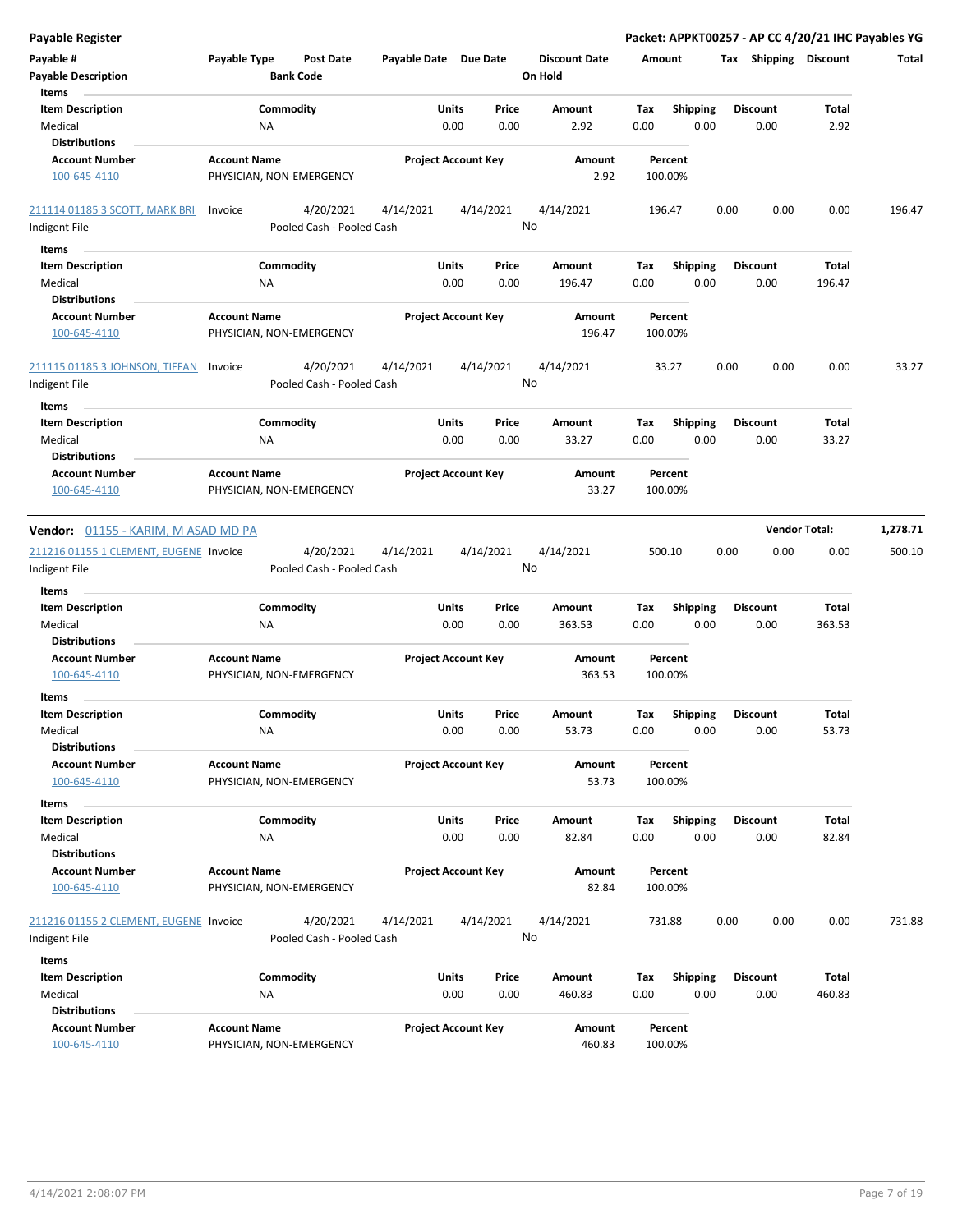| <b>Payable Register</b>                                 |                                                      |                       |                            |                                 |                    |                         | Packet: APPKT00257 - AP CC 4/20/21 IHC Payables YG |                      |        |
|---------------------------------------------------------|------------------------------------------------------|-----------------------|----------------------------|---------------------------------|--------------------|-------------------------|----------------------------------------------------|----------------------|--------|
| Payable #<br><b>Payable Description</b>                 | Payable Type<br><b>Post Date</b><br><b>Bank Code</b> | Payable Date Due Date |                            | <b>Discount Date</b><br>On Hold | Amount             |                         | Tax Shipping Discount                              |                      | Total  |
| Items                                                   |                                                      |                       |                            |                                 |                    |                         |                                                    |                      |        |
| <b>Item Description</b>                                 | Commodity                                            | Units                 | Price                      | Amount                          | Tax                | Shipping                | <b>Discount</b>                                    | Total                |        |
| Medical                                                 | ΝA                                                   | 0.00                  | 0.00                       | 261.69                          | 0.00               | 0.00                    | 0.00                                               | 261.69               |        |
| <b>Distributions</b>                                    |                                                      |                       |                            |                                 |                    |                         |                                                    |                      |        |
| <b>Account Number</b><br>100-645-4110                   | <b>Account Name</b><br>PHYSICIAN, NON-EMERGENCY      |                       | <b>Project Account Key</b> | Amount<br>261.69                | Percent<br>100.00% |                         |                                                    |                      |        |
| Items                                                   |                                                      |                       |                            |                                 |                    |                         |                                                    |                      |        |
| <b>Item Description</b>                                 | Commodity                                            | Units                 | Price                      | Amount                          | Tax                | <b>Shipping</b>         | Discount                                           | Total                |        |
| Medical                                                 | NA                                                   | 0.00                  | 0.00                       | 9.36                            | 0.00               | 0.00                    | 0.00                                               | 9.36                 |        |
| <b>Distributions</b>                                    |                                                      |                       |                            |                                 |                    |                         |                                                    |                      |        |
| <b>Account Number</b>                                   | <b>Account Name</b>                                  |                       | <b>Project Account Key</b> | Amount                          | Percent            |                         |                                                    |                      |        |
| 100-645-4110                                            | PHYSICIAN, NON-EMERGENCY                             |                       |                            | 9.36                            | 100.00%            |                         |                                                    |                      |        |
| 211216 01155 3 CLEMENT, EUGENE Invoice<br>Indigent File | 4/20/2021<br>Pooled Cash - Pooled Cash               | 4/14/2021             | 4/14/2021                  | 4/14/2021<br>No                 | 46.73              |                         | 0.00<br>0.00                                       | 0.00                 | 46.73  |
| Items                                                   |                                                      |                       |                            |                                 |                    |                         |                                                    |                      |        |
| <b>Item Description</b><br>Medical                      | Commodity<br>ΝA                                      | Units<br>0.00         | Price<br>0.00              | Amount<br>46.73                 | Tax<br>0.00        | Shipping<br>0.00        | <b>Discount</b><br>0.00                            | Total<br>46.73       |        |
| <b>Distributions</b>                                    |                                                      |                       |                            |                                 |                    |                         |                                                    |                      |        |
| <b>Account Number</b><br>100-645-4110                   | <b>Account Name</b><br>PHYSICIAN, NON-EMERGENCY      |                       | <b>Project Account Key</b> | Amount<br>46.73                 | Percent<br>100.00% |                         |                                                    |                      |        |
| <b>Vendor:</b> 01242 - Mark R Campbell, MD              |                                                      |                       |                            |                                 |                    |                         |                                                    | <b>Vendor Total:</b> | 378.10 |
| 180512 01242 1 NORTON, CAROL E Invoice<br>Indigent File | 4/20/2021<br>Pooled Cash - Pooled Cash               | 4/14/2021             | 4/14/2021                  | 4/14/2021<br>No                 | 378.10             |                         | 0.00<br>0.00                                       | 0.00                 | 378.10 |
| Items                                                   |                                                      |                       |                            |                                 |                    |                         |                                                    |                      |        |
| <b>Item Description</b>                                 | Commodity                                            | Units                 | Price                      | Amount                          | Tax                | <b>Shipping</b>         | <b>Discount</b>                                    | Total                |        |
| Medical<br><b>Distributions</b>                         | ΝA                                                   | 0.00                  | 0.00                       | 117.74                          | 0.00               | 0.00                    | 0.00                                               | 117.74               |        |
| <b>Account Number</b><br>100-645-4110                   | <b>Account Name</b><br>PHYSICIAN, NON-EMERGENCY      |                       | <b>Project Account Key</b> | Amount<br>117.74                | Percent<br>100.00% |                         |                                                    |                      |        |
| Items                                                   |                                                      |                       |                            |                                 |                    |                         |                                                    |                      |        |
| <b>Item Description</b><br>Medical                      | Commodity<br>NA                                      | Units<br>0.00         | Price<br>0.00              | Amount<br>260.36                | Tax<br>0.00        | <b>Shipping</b><br>0.00 | <b>Discount</b><br>0.00                            | Total<br>260.36      |        |
| <b>Distributions</b><br><b>Account Number</b>           | <b>Account Name</b>                                  |                       | <b>Project Account Key</b> |                                 | Percent            |                         |                                                    |                      |        |
| <u>100-645-4110</u>                                     | PHYSICIAN, NON-EMERGENCY                             |                       |                            | Amount<br>260.36                | 100.00%            |                         |                                                    |                      |        |
| Vendor: 01234 - Mark Viktor Silver PLLC                 |                                                      |                       |                            |                                 |                    |                         |                                                    | <b>Vendor Total:</b> | 46.73  |
| 130819 01234 5 PLESS, HELEN ED<br>Indigent File         | 4/20/2021<br>Invoice<br>Pooled Cash - Pooled Cash    | 4/14/2021             | 4/14/2021                  | 4/14/2021<br>No                 | 46.73              |                         | 0.00<br>0.00                                       | 0.00                 | 46.73  |
| Items                                                   |                                                      |                       |                            |                                 |                    |                         |                                                    |                      |        |
| <b>Item Description</b>                                 | Commodity                                            | <b>Units</b>          | Price                      | Amount                          | Tax                | <b>Shipping</b>         | <b>Discount</b>                                    | Total                |        |
| Medical                                                 | NA                                                   | 0.00                  | 0.00                       | 46.73                           | 0.00               | 0.00                    | 0.00                                               | 46.73                |        |
| <b>Distributions</b>                                    |                                                      |                       |                            |                                 |                    |                         |                                                    |                      |        |
| <b>Account Number</b><br>100-645-4110                   | <b>Account Name</b><br>PHYSICIAN, NON-EMERGENCY      |                       | <b>Project Account Key</b> | Amount<br>46.73                 | Percent<br>100.00% |                         |                                                    |                      |        |
| Vendor: 01231 - North Texas Comprehensive Cardiology    |                                                      |                       |                            |                                 |                    |                         |                                                    | <b>Vendor Total:</b> | 189.38 |
| 170305 01231 2 MCCOMBS, JOLIND Invoice<br>Indigent File | 4/20/2021<br>Pooled Cash - Pooled Cash               | 4/14/2021             | 4/14/2021                  | 4/14/2021<br>No                 | 156.11             |                         | 0.00<br>0.00                                       | 0.00                 | 156.11 |
| Items                                                   |                                                      |                       |                            |                                 |                    |                         |                                                    |                      |        |
| <b>Item Description</b>                                 | Commodity                                            | Units                 | Price                      | Amount                          | Tax                | Shipping                | <b>Discount</b>                                    | Total                |        |
| Medical                                                 | <b>NA</b>                                            | 0.00                  | 0.00                       | 156.11                          | 0.00               | 0.00                    | 0.00                                               | 156.11               |        |
| <b>Distributions</b>                                    |                                                      |                       |                            |                                 |                    |                         |                                                    |                      |        |
| <b>Account Number</b><br>100-645-4110                   | <b>Account Name</b><br>PHYSICIAN, NON-EMERGENCY      |                       | <b>Project Account Key</b> | Amount<br>156.11                | Percent<br>100.00% |                         |                                                    |                      |        |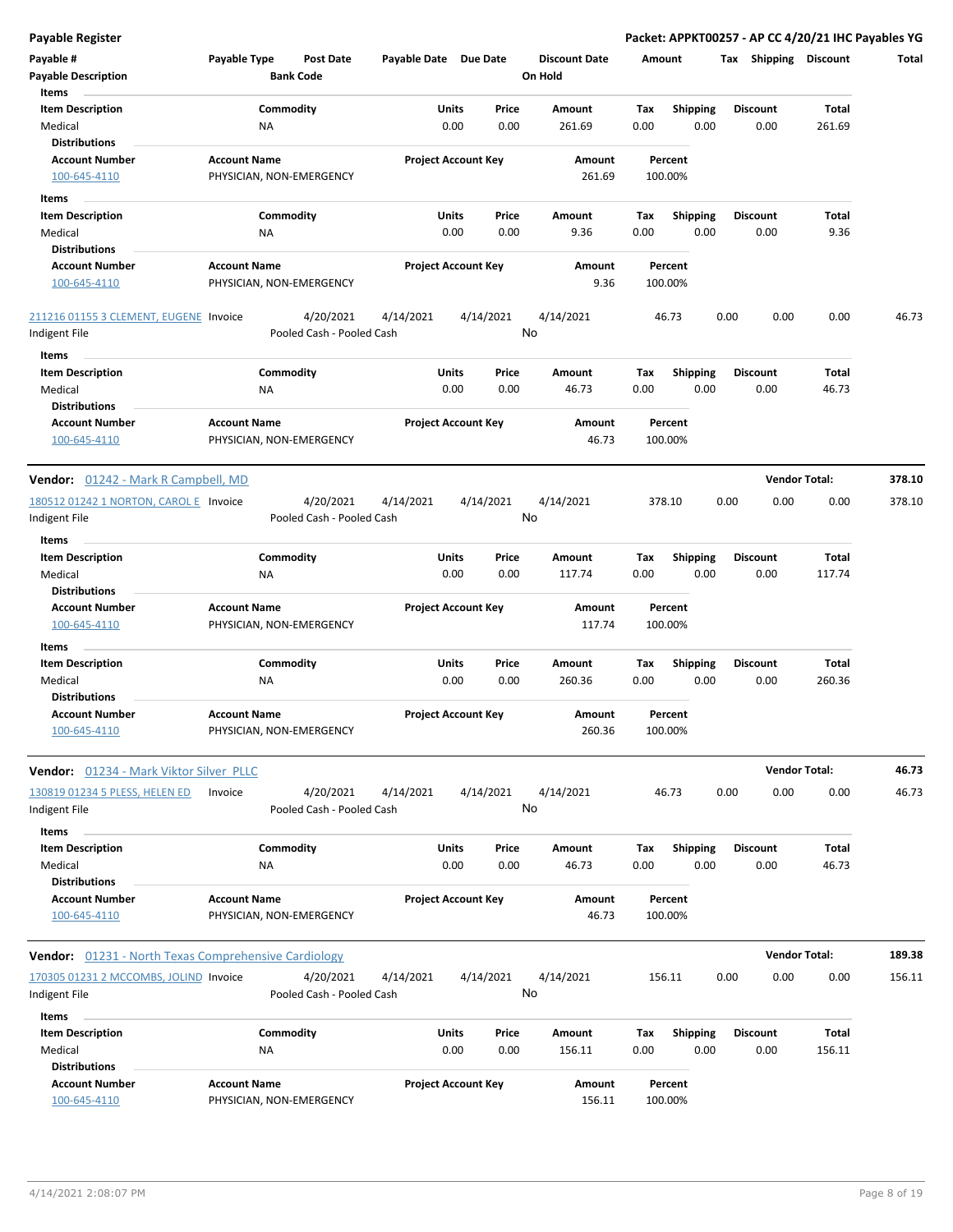| Payable Register                                        |                     |                          |                                        |              |               |                            |         |                      |             |                    |                         |      |                         |                 | Packet: APPKT00257 - AP CC 4/20/21 IHC Payables YG |
|---------------------------------------------------------|---------------------|--------------------------|----------------------------------------|--------------|---------------|----------------------------|---------|----------------------|-------------|--------------------|-------------------------|------|-------------------------|-----------------|----------------------------------------------------|
| Payable #<br><b>Payable Description</b>                 | Payable Type        | <b>Bank Code</b>         | <b>Post Date</b>                       | Payable Date |               | <b>Due Date</b>            | On Hold | <b>Discount Date</b> | Amount      |                    |                         |      | Tax Shipping Discount   |                 | Total                                              |
| 170305 01231 3 MCCOMBS, JOLIND Invoice<br>Indigent File |                     |                          | 4/20/2021<br>Pooled Cash - Pooled Cash | 4/14/2021    |               | 4/14/2021                  | No      | 4/14/2021            |             | 33.27              |                         | 0.00 | 0.00                    | 0.00            | 33.27                                              |
| Items                                                   |                     |                          |                                        |              |               |                            |         |                      |             |                    |                         |      |                         |                 |                                                    |
| <b>Item Description</b><br>Medical                      |                     | Commodity<br>ΝA          |                                        |              | Units<br>0.00 | Price<br>0.00              |         | Amount<br>33.27      | Tax<br>0.00 |                    | Shipping<br>0.00        |      | Discount<br>0.00        | Total<br>33.27  |                                                    |
| <b>Distributions</b>                                    |                     |                          |                                        |              |               |                            |         |                      |             |                    |                         |      |                         |                 |                                                    |
| <b>Account Number</b>                                   | <b>Account Name</b> |                          |                                        |              |               | <b>Project Account Key</b> |         | Amount               |             | Percent            |                         |      |                         |                 |                                                    |
| 100-645-4110                                            |                     | PHYSICIAN, NON-EMERGENCY |                                        |              |               |                            |         | 33.27                |             | 100.00%            |                         |      |                         |                 |                                                    |
| <b>Vendor:</b> 01229 - Northstar Anes II PA             |                     |                          |                                        |              |               |                            |         |                      |             |                    |                         |      | <b>Vendor Total:</b>    |                 | 104.87                                             |
| 211114 01229 1 SCOTT, MARK BRI<br>Indigent File         | Invoice             |                          | 4/20/2021<br>Pooled Cash - Pooled Cash | 4/14/2021    |               | 4/14/2021                  | No      | 4/14/2021            |             | 104.87             |                         | 0.00 | 0.00                    | 0.00            | 104.87                                             |
| Items                                                   |                     |                          |                                        |              |               |                            |         |                      |             |                    |                         |      |                         |                 |                                                    |
| <b>Item Description</b><br>Medical                      |                     | Commodity<br>ΝA          |                                        |              | Units<br>0.00 | Price<br>0.00              |         | Amount<br>104.87     | Tax<br>0.00 |                    | <b>Shipping</b><br>0.00 |      | <b>Discount</b><br>0.00 | Total<br>104.87 |                                                    |
| <b>Distributions</b>                                    |                     |                          |                                        |              |               |                            |         |                      |             |                    |                         |      |                         |                 |                                                    |
| <b>Account Number</b>                                   | <b>Account Name</b> |                          |                                        |              |               | <b>Project Account Key</b> |         | Amount               |             | Percent            |                         |      |                         |                 |                                                    |
| 100-645-4110                                            |                     | PHYSICIAN, NON-EMERGENCY |                                        |              |               |                            |         | 104.87               |             | 100.00%            |                         |      |                         |                 |                                                    |
| Vendor: 01188 - PRMC HEALTHCARE GROUP INC               |                     |                          |                                        |              |               |                            |         |                      |             |                    |                         |      | <b>Vendor Total:</b>    |                 | 632.31                                             |
| 180512 01188 1 NORTON, CAROL E Invoice                  |                     |                          | 4/20/2021                              | 4/14/2021    |               | 4/14/2021                  |         | 4/14/2021            |             | 44.57              |                         | 0.00 | 0.00                    | 0.00            | 44.57                                              |
| Indigent File                                           |                     |                          | Pooled Cash - Pooled Cash              |              |               |                            | No      |                      |             |                    |                         |      |                         |                 |                                                    |
| Items                                                   |                     |                          |                                        |              |               |                            |         |                      |             |                    |                         |      |                         |                 |                                                    |
| <b>Item Description</b>                                 |                     | Commodity                |                                        |              | Units         | Price                      |         | Amount               | Tax         |                    | <b>Shipping</b>         |      | <b>Discount</b>         | Total           |                                                    |
| Medical                                                 |                     | NA                       |                                        |              | 0.00          | 0.00                       |         | 44.57                | 0.00        |                    | 0.00                    |      | 0.00                    | 44.57           |                                                    |
| <b>Distributions</b>                                    |                     |                          |                                        |              |               |                            |         |                      |             |                    |                         |      |                         |                 |                                                    |
| <b>Account Number</b>                                   | <b>Account Name</b> |                          |                                        |              |               | <b>Project Account Key</b> |         | Amount               |             | Percent            |                         |      |                         |                 |                                                    |
| 100-645-4110                                            |                     | PHYSICIAN, NON-EMERGENCY |                                        |              |               |                            |         | 44.57                |             | 100.00%            |                         |      |                         |                 |                                                    |
| 180512 01188 10 NORTON, CAROL<br>Indigent File          | Invoice             |                          | 4/20/2021<br>Pooled Cash - Pooled Cash | 4/14/2021    |               | 4/14/2021                  | No      | 4/14/2021            |             | 44.57              |                         | 0.00 | 0.00                    | 0.00            | 44.57                                              |
| Items                                                   |                     |                          |                                        |              |               |                            |         |                      |             |                    |                         |      |                         |                 |                                                    |
| <b>Item Description</b>                                 |                     | Commodity                |                                        |              | Units         | Price                      |         | Amount               | Tax         |                    | Shipping                |      | <b>Discount</b>         | Total           |                                                    |
| Medical                                                 |                     | ΝA                       |                                        |              | 0.00          | 0.00                       |         | 44.57                | 0.00        |                    | 0.00                    |      | 0.00                    | 44.57           |                                                    |
| <b>Distributions</b>                                    |                     |                          |                                        |              |               |                            |         |                      |             |                    |                         |      |                         |                 |                                                    |
| <b>Account Number</b><br>100-645-4110                   | <b>Account Name</b> | PHYSICIAN, NON-EMERGENCY |                                        |              |               | <b>Project Account Key</b> |         | Amount<br>44.57      |             | Percent<br>100.00% |                         |      |                         |                 |                                                    |
| 180512 01188 11 NORTON, CAROL<br>Indigent File          | Invoice             |                          | 4/20/2021<br>Pooled Cash - Pooled Cash | 4/14/2021    |               | 4/14/2021                  | No      | 4/14/2021            |             | 44.57              |                         | 0.00 | 0.00                    | 0.00            | 44.57                                              |
| Items                                                   |                     |                          |                                        |              |               |                            |         |                      |             |                    |                         |      |                         |                 |                                                    |
| <b>Item Description</b>                                 |                     | Commodity                |                                        |              | Units         | Price                      |         | Amount               | Tax         |                    | Shipping                |      | <b>Discount</b>         | Total           |                                                    |
| Medical                                                 |                     | <b>NA</b>                |                                        |              | 0.00          | 0.00                       |         | 44.57                | 0.00        |                    | 0.00                    |      | 0.00                    | 44.57           |                                                    |
| <b>Distributions</b>                                    |                     |                          |                                        |              |               |                            |         |                      |             |                    |                         |      |                         |                 |                                                    |
| <b>Account Number</b><br>100-645-4110                   | <b>Account Name</b> | PHYSICIAN, NON-EMERGENCY |                                        |              |               | <b>Project Account Key</b> |         | Amount<br>44.57      |             | Percent<br>100.00% |                         |      |                         |                 |                                                    |
| 180512 01188 12 NORTON, CAROL                           | Invoice             |                          | 4/20/2021                              | 4/14/2021    |               | 4/14/2021                  |         | 4/14/2021            |             | 44.57              |                         | 0.00 | 0.00                    | 0.00            | 44.57                                              |
| Indigent File                                           |                     |                          | Pooled Cash - Pooled Cash              |              |               |                            | No      |                      |             |                    |                         |      |                         |                 |                                                    |
| Items                                                   |                     |                          |                                        |              |               |                            |         |                      |             |                    |                         |      |                         |                 |                                                    |
| <b>Item Description</b>                                 |                     | Commodity                |                                        |              | Units         | Price                      |         | Amount               | Tax         |                    | <b>Shipping</b>         |      | <b>Discount</b>         | Total           |                                                    |
| Medical                                                 |                     | ΝA                       |                                        |              | 0.00          | 0.00                       |         | 44.57                | 0.00        |                    | 0.00                    |      | 0.00                    | 44.57           |                                                    |
| <b>Distributions</b>                                    |                     |                          |                                        |              |               |                            |         |                      |             |                    |                         |      |                         |                 |                                                    |
| <b>Account Number</b>                                   | <b>Account Name</b> |                          |                                        |              |               | <b>Project Account Key</b> |         | Amount               |             | Percent            |                         |      |                         |                 |                                                    |
| 100-645-4110                                            |                     | PHYSICIAN, NON-EMERGENCY |                                        |              |               |                            |         | 44.57                |             | 100.00%            |                         |      |                         |                 |                                                    |
| 180512 01188 2 NORTON, CAROL E Invoice                  |                     |                          | 4/20/2021                              | 4/14/2021    |               | 4/14/2021                  |         | 4/14/2021            |             | 117.74             |                         | 0.00 | 0.00                    | 0.00            | 117.74                                             |
| Indigent File                                           |                     |                          | Pooled Cash - Pooled Cash              |              |               |                            | No      |                      |             |                    |                         |      |                         |                 |                                                    |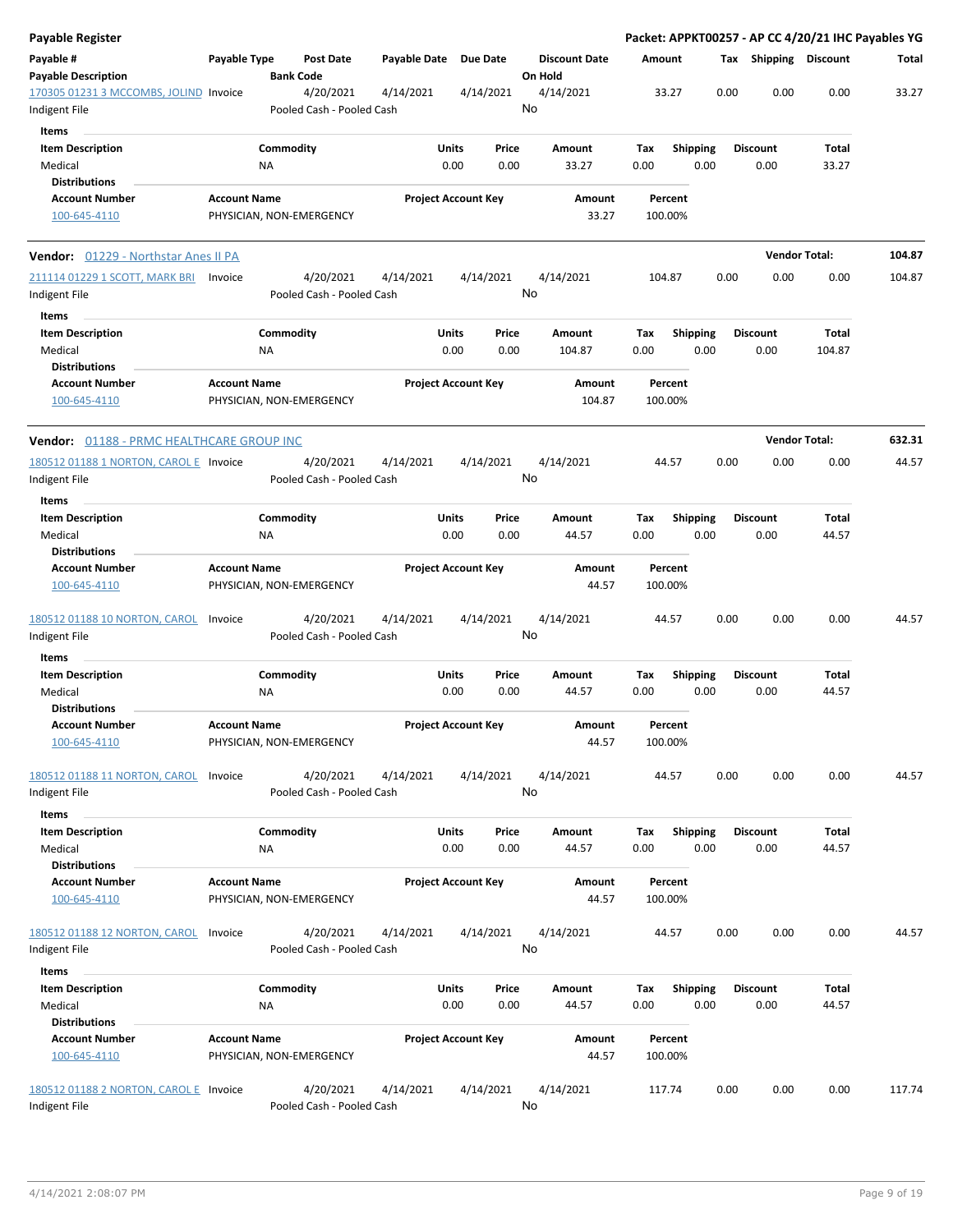| <b>Payable Register</b>                                       |                                                 |                                        |                            |               |               |                                 |             |                         |      |                         |                | Packet: APPKT00257 - AP CC 4/20/21 IHC Payables YG |
|---------------------------------------------------------------|-------------------------------------------------|----------------------------------------|----------------------------|---------------|---------------|---------------------------------|-------------|-------------------------|------|-------------------------|----------------|----------------------------------------------------|
| Payable #<br><b>Payable Description</b>                       | Payable Type                                    | <b>Post Date</b><br><b>Bank Code</b>   | Payable Date Due Date      |               |               | <b>Discount Date</b><br>On Hold | Amount      |                         |      | Tax Shipping Discount   |                | Total                                              |
| Items                                                         |                                                 |                                        |                            |               |               |                                 |             |                         |      |                         |                |                                                    |
| <b>Item Description</b>                                       |                                                 | Commodity                              |                            | Units         | Price         | Amount                          | Tax         | <b>Shipping</b>         |      | <b>Discount</b>         | <b>Total</b>   |                                                    |
| Medical                                                       | <b>NA</b>                                       |                                        |                            | 0.00          | 0.00          | 117.74                          | 0.00        | 0.00                    |      | 0.00                    | 117.74         |                                                    |
| <b>Distributions</b>                                          |                                                 |                                        |                            |               |               |                                 |             |                         |      |                         |                |                                                    |
| <b>Account Number</b>                                         | <b>Account Name</b>                             |                                        | <b>Project Account Key</b> |               |               | Amount                          |             | Percent                 |      |                         |                |                                                    |
| 100-645-4110                                                  | PHYSICIAN, NON-EMERGENCY                        |                                        |                            |               |               | 117.74                          |             | 100.00%                 |      |                         |                |                                                    |
| 180512 01188 3 NORTON, CAROL E Invoice                        |                                                 | 4/20/2021                              | 4/14/2021                  | 4/14/2021     |               | 4/14/2021                       |             | 53.49                   | 0.00 | 0.00                    | 0.00           | 53.49                                              |
| Indigent File                                                 |                                                 | Pooled Cash - Pooled Cash              |                            |               |               | No                              |             |                         |      |                         |                |                                                    |
| Items                                                         |                                                 |                                        |                            |               |               |                                 |             |                         |      |                         |                |                                                    |
| <b>Item Description</b>                                       |                                                 | Commodity                              |                            | Units         | Price         | Amount                          | Tax         | <b>Shipping</b>         |      | <b>Discount</b>         | Total          |                                                    |
| Medical                                                       | <b>NA</b>                                       |                                        |                            | 0.00          | 0.00          | 53.49                           | 0.00        | 0.00                    |      | 0.00                    | 53.49          |                                                    |
| <b>Distributions</b>                                          |                                                 |                                        |                            |               |               |                                 |             |                         |      |                         |                |                                                    |
| <b>Account Number</b>                                         | <b>Account Name</b>                             |                                        | <b>Project Account Key</b> |               |               | Amount                          |             | Percent                 |      |                         |                |                                                    |
| 100-645-4110                                                  | PHYSICIAN, NON-EMERGENCY                        |                                        |                            |               |               | 53.49                           |             | 100.00%                 |      |                         |                |                                                    |
| 180512 01188 4 NORTON, CAROL E Invoice                        |                                                 | 4/20/2021                              | 4/14/2021                  | 4/14/2021     |               | 4/14/2021                       |             | 44.57                   | 0.00 | 0.00                    | 0.00           | 44.57                                              |
| Indigent File                                                 |                                                 | Pooled Cash - Pooled Cash              |                            |               |               | No                              |             |                         |      |                         |                |                                                    |
| Items                                                         |                                                 |                                        |                            |               |               |                                 |             |                         |      |                         |                |                                                    |
| <b>Item Description</b><br>Medical                            | <b>NA</b>                                       | Commodity                              |                            | Units<br>0.00 | Price<br>0.00 | Amount<br>44.57                 | Tax<br>0.00 | <b>Shipping</b><br>0.00 |      | <b>Discount</b><br>0.00 | Total<br>44.57 |                                                    |
| <b>Distributions</b>                                          |                                                 |                                        |                            |               |               |                                 |             |                         |      |                         |                |                                                    |
| <b>Account Number</b><br>100-645-4110                         | <b>Account Name</b><br>PHYSICIAN, NON-EMERGENCY |                                        | <b>Project Account Key</b> |               |               | Amount<br>44.57                 |             | Percent<br>100.00%      |      |                         |                |                                                    |
| 180512 01188 5 NORTON, CAROL E Invoice                        |                                                 | 4/20/2021                              | 4/14/2021                  |               | 4/14/2021     | 4/14/2021                       |             | 44.57                   | 0.00 | 0.00                    | 0.00           | 44.57                                              |
| Indigent File                                                 |                                                 | Pooled Cash - Pooled Cash              |                            |               |               | No                              |             |                         |      |                         |                |                                                    |
| Items                                                         |                                                 |                                        |                            |               |               |                                 |             |                         |      |                         |                |                                                    |
| <b>Item Description</b>                                       |                                                 | Commodity                              |                            | Units         | Price         | Amount                          | Tax         | <b>Shipping</b>         |      | <b>Discount</b>         | Total          |                                                    |
| Medical                                                       | <b>NA</b>                                       |                                        |                            | 0.00          | 0.00          | 44.57                           | 0.00        | 0.00                    |      | 0.00                    | 44.57          |                                                    |
| <b>Distributions</b>                                          |                                                 |                                        |                            |               |               |                                 |             |                         |      |                         |                |                                                    |
| <b>Account Number</b><br>100-645-4110                         | <b>Account Name</b><br>PHYSICIAN, NON-EMERGENCY |                                        | <b>Project Account Key</b> |               |               | Amount<br>44.57                 |             | Percent<br>100.00%      |      |                         |                |                                                    |
| 180512 01188 6 NORTON, CAROL E Invoice<br>Indigent File       |                                                 | 4/20/2021<br>Pooled Cash - Pooled Cash | 4/14/2021                  | 4/14/2021     |               | 4/14/2021<br>No                 |             | 44.57                   | 0.00 | 0.00                    | 0.00           | 44.57                                              |
| Items                                                         |                                                 |                                        |                            |               |               |                                 |             |                         |      |                         |                |                                                    |
| <b>Item Description</b>                                       |                                                 | Commodity                              |                            | Units         | Price         | Amount                          | Tax         | Shipping                |      | <b>Discount</b>         | Total          |                                                    |
| Medical                                                       | <b>NA</b>                                       |                                        |                            | 0.00          | 0.00          | 44.57                           | 0.00        | 0.00                    |      | 0.00                    | 44.57          |                                                    |
| <b>Distributions</b><br><b>Account Number</b><br>100-645-4110 | <b>Account Name</b>                             |                                        | <b>Project Account Key</b> |               |               | Amount<br>44.57                 |             | Percent<br>100.00%      |      |                         |                |                                                    |
|                                                               | PHYSICIAN, NON-EMERGENCY                        |                                        |                            |               |               |                                 |             |                         |      |                         |                |                                                    |
| 180512 01188 7 NORTON, CAROL E Invoice<br>Indigent File       |                                                 | 4/20/2021<br>Pooled Cash - Pooled Cash | 4/14/2021                  | 4/14/2021     |               | 4/14/2021<br>No                 |             | 44.57                   | 0.00 | 0.00                    | 0.00           | 44.57                                              |
| Items                                                         |                                                 |                                        |                            |               |               |                                 |             |                         |      |                         |                |                                                    |
| <b>Item Description</b>                                       |                                                 | Commodity                              |                            | Units         | Price         | Amount                          | Tax         | <b>Shipping</b>         |      | <b>Discount</b>         | Total          |                                                    |
| Medical                                                       | NA                                              |                                        |                            | 0.00          | 0.00          | 44.57                           | 0.00        | 0.00                    |      | 0.00                    | 44.57          |                                                    |
| <b>Distributions</b>                                          |                                                 |                                        |                            |               |               |                                 |             |                         |      |                         |                |                                                    |
| <b>Account Number</b><br>100-645-4110                         | <b>Account Name</b><br>PHYSICIAN, NON-EMERGENCY |                                        | <b>Project Account Key</b> |               |               | Amount<br>44.57                 |             | Percent<br>100.00%      |      |                         |                |                                                    |
| 180512 01188 8 NORTON, CAROL E Invoice<br>Indigent File       |                                                 | 4/20/2021<br>Pooled Cash - Pooled Cash | 4/14/2021                  |               | 4/14/2021     | 4/14/2021<br>No                 |             | 44.57                   | 0.00 | 0.00                    | 0.00           | 44.57                                              |
|                                                               |                                                 |                                        |                            |               |               |                                 |             |                         |      |                         |                |                                                    |
| Items                                                         |                                                 |                                        |                            |               |               |                                 |             |                         |      |                         |                |                                                    |
| <b>Item Description</b>                                       |                                                 | Commodity                              |                            | Units         | Price         | Amount                          | Tax         | <b>Shipping</b>         |      | Discount                | Total          |                                                    |
| Medical                                                       | <b>NA</b>                                       |                                        |                            | 0.00          | 0.00          | 44.57                           | 0.00        | 0.00                    |      | 0.00                    | 44.57          |                                                    |
| <b>Distributions</b>                                          |                                                 |                                        |                            |               |               |                                 |             |                         |      |                         |                |                                                    |
| <b>Account Number</b><br>100-645-4110                         | <b>Account Name</b><br>PHYSICIAN, NON-EMERGENCY |                                        | <b>Project Account Key</b> |               |               | Amount<br>44.57                 |             | Percent<br>100.00%      |      |                         |                |                                                    |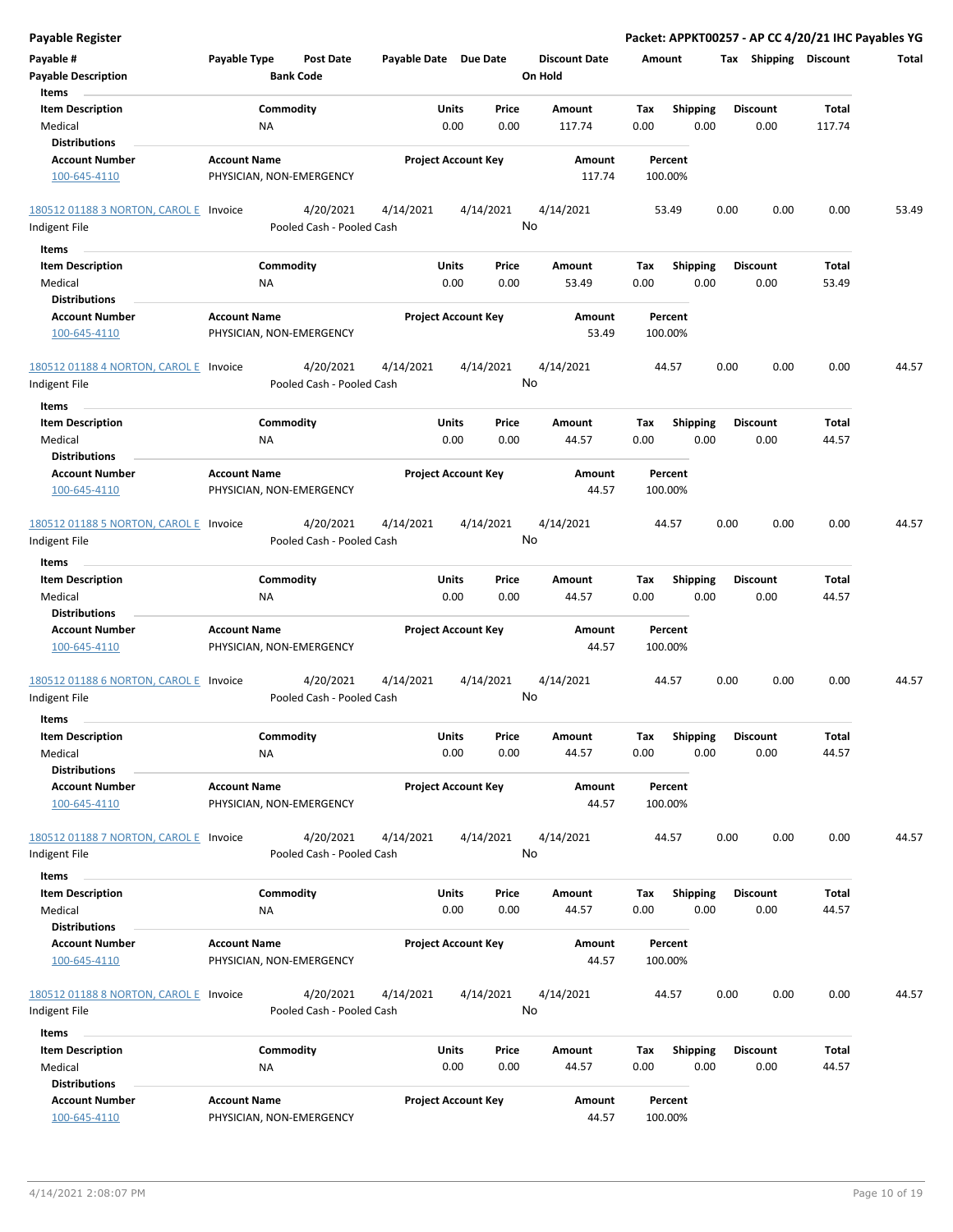| <b>Payable Register</b>                                       |                                                 |                  |                                        |                       |                            |                            |         |                      |             |                         |      |                         | Packet: APPKT00257 - AP CC 4/20/21 IHC Payables YG |        |
|---------------------------------------------------------------|-------------------------------------------------|------------------|----------------------------------------|-----------------------|----------------------------|----------------------------|---------|----------------------|-------------|-------------------------|------|-------------------------|----------------------------------------------------|--------|
| Payable #<br><b>Payable Description</b>                       | Payable Type                                    | <b>Bank Code</b> | <b>Post Date</b>                       | Payable Date Due Date |                            |                            | On Hold | <b>Discount Date</b> | Amount      |                         | Тах  |                         | Shipping Discount                                  | Total  |
| 180512 01188 9 NORTON, CAROL E Invoice<br>Indigent File       |                                                 |                  | 4/20/2021<br>Pooled Cash - Pooled Cash | 4/14/2021             |                            | 4/14/2021                  | No      | 4/14/2021            |             | 59.95                   | 0.00 | 0.00                    | 0.00                                               | 59.95  |
| Items<br><b>Item Description</b><br>Medical                   |                                                 | Commodity<br>ΝA  |                                        |                       | Units<br>0.00              | Price<br>0.00              |         | Amount<br>59.95      | Tax<br>0.00 | <b>Shipping</b><br>0.00 |      | <b>Discount</b><br>0.00 | Total<br>59.95                                     |        |
| <b>Distributions</b>                                          |                                                 |                  |                                        |                       |                            |                            |         |                      |             |                         |      |                         |                                                    |        |
| <b>Account Number</b><br>100-645-4110                         | <b>Account Name</b><br>PHYSICIAN, NON-EMERGENCY |                  |                                        |                       |                            | <b>Project Account Key</b> |         | Amount<br>59.95      |             | Percent<br>100.00%      |      |                         |                                                    |        |
| Vendor: 01088 - PULMONARY DIAGNOSTICS AND                     |                                                 |                  |                                        |                       |                            |                            |         |                      |             |                         |      |                         | <b>Vendor Total:</b>                               | 175.84 |
| 211009 01088 3 EICHMAN JR, WIL<br>Indigent File               | Invoice                                         |                  | 4/20/2021<br>Pooled Cash - Pooled Cash | 4/14/2021             |                            | 4/14/2021                  | No      | 4/14/2021            |             | 175.84                  | 0.00 | 0.00                    | 0.00                                               | 175.84 |
| Items                                                         |                                                 |                  |                                        |                       |                            |                            |         |                      |             |                         |      |                         |                                                    |        |
| <b>Item Description</b><br>Medical<br><b>Distributions</b>    |                                                 | Commodity<br>ΝA  |                                        |                       | Units<br>0.00              | Price<br>0.00              |         | Amount<br>46.73      | Tax<br>0.00 | Shipping<br>0.00        |      | <b>Discount</b><br>0.00 | Total<br>46.73                                     |        |
| <b>Account Number</b><br>100-645-4110                         | <b>Account Name</b><br>PHYSICIAN, NON-EMERGENCY |                  |                                        |                       |                            | <b>Project Account Key</b> |         | Amount<br>46.73      |             | Percent<br>100.00%      |      |                         |                                                    |        |
| Items                                                         |                                                 |                  |                                        |                       |                            |                            |         |                      |             |                         |      |                         |                                                    |        |
| <b>Item Description</b><br>Medical<br><b>Distributions</b>    |                                                 | Commodity<br>NA  |                                        |                       | Units<br>0.00              | Price<br>0.00              |         | Amount<br>45.98      | Tax<br>0.00 | <b>Shipping</b><br>0.00 |      | <b>Discount</b><br>0.00 | Total<br>45.98                                     |        |
| <b>Account Number</b><br>100-645-4110                         | <b>Account Name</b><br>PHYSICIAN, NON-EMERGENCY |                  |                                        |                       |                            | <b>Project Account Key</b> |         | Amount<br>45.98      |             | Percent<br>100.00%      |      |                         |                                                    |        |
| Items                                                         |                                                 |                  |                                        |                       |                            |                            |         |                      |             |                         |      |                         |                                                    |        |
| <b>Item Description</b><br>Medical                            |                                                 | Commodity<br>ΝA  |                                        |                       | Units<br>0.00              | Price<br>0.00              |         | Amount<br>41.70      | Tax<br>0.00 | <b>Shipping</b><br>0.00 |      | <b>Discount</b><br>0.00 | Total<br>41.70                                     |        |
| <b>Distributions</b><br><b>Account Number</b><br>100-645-4110 | <b>Account Name</b><br>PHYSICIAN, NON-EMERGENCY |                  |                                        |                       | <b>Project Account Key</b> |                            |         | Amount<br>41.70      |             | Percent<br>100.00%      |      |                         |                                                    |        |
| Items                                                         |                                                 |                  |                                        |                       |                            |                            |         |                      |             |                         |      |                         |                                                    |        |
| <b>Item Description</b><br>Medical                            |                                                 | Commodity<br>ΝA  |                                        |                       | Units<br>0.00              | Price<br>0.00              |         | Amount<br>41.43      | Tax<br>0.00 | <b>Shipping</b><br>0.00 |      | <b>Discount</b><br>0.00 | Total<br>41.43                                     |        |
| <b>Distributions</b><br><b>Account Number</b><br>100-645-4110 | <b>Account Name</b><br>PHYSICIAN, NON-EMERGENCY |                  |                                        |                       |                            | <b>Project Account Key</b> |         | Amount<br>41.43      |             | Percent<br>100.00%      |      |                         |                                                    |        |
| Vendor: 00220 - RED RIVER VALLEY RADIOLOGY AND                |                                                 |                  |                                        |                       |                            |                            |         |                      |             |                         |      |                         | <b>Vendor Total:</b>                               | 62.01  |
| 211115 00220 3 JOHNSON, TIFFAN<br>Indigent File               | Invoice                                         |                  | 4/20/2021<br>Pooled Cash - Pooled Cash | 4/14/2021             |                            | 4/14/2021                  | No      | 4/14/2021            |             | 62.01                   | 0.00 | 0.00                    | 0.00                                               | 62.01  |
| Items<br><b>Item Description</b>                              |                                                 | Commodity        |                                        |                       | Units                      | Price                      |         | Amount               | Tax         | <b>Shipping</b>         |      | <b>Discount</b>         | Total                                              |        |
| Medical<br><b>Distributions</b>                               |                                                 | NA               |                                        |                       | 0.00                       | 0.00                       |         | 62.01                | 0.00        | 0.00                    |      | 0.00                    | 62.01                                              |        |
| <b>Account Number</b><br>100-645-4110                         | <b>Account Name</b><br>PHYSICIAN, NON-EMERGENCY |                  |                                        |                       |                            | <b>Project Account Key</b> |         | Amount<br>62.01      |             | Percent<br>100.00%      |      |                         |                                                    |        |
| <b>Vendor:</b> 00322 - SHERMAN RADIOLOGY ASSOCIATES           |                                                 |                  |                                        |                       |                            |                            |         |                      |             |                         |      |                         | <b>Vendor Total:</b>                               | 252.87 |
| 180512 00322 2 NORTON, CAROL E Invoice<br>Indigent File       |                                                 |                  | 4/20/2021<br>Pooled Cash - Pooled Cash | 4/14/2021             |                            | 4/14/2021                  | No      | 4/14/2021            |             | 28.07                   | 0.00 | 0.00                    | 0.00                                               | 28.07  |
| Items                                                         |                                                 |                  |                                        |                       |                            |                            |         |                      |             |                         |      |                         |                                                    |        |
| <b>Item Description</b>                                       |                                                 | Commodity        |                                        |                       | Units                      | Price                      |         | Amount               | Tax         | <b>Shipping</b>         |      | <b>Discount</b>         | Total                                              |        |
| Medical                                                       |                                                 | ΝA               |                                        |                       | 0.00                       | 0.00                       |         | 28.07                | 0.00        | 0.00                    |      | 0.00                    | 28.07                                              |        |
| <b>Distributions</b><br><b>Account Number</b><br>100-645-4110 | <b>Account Name</b><br>PHYSICIAN, NON-EMERGENCY |                  |                                        |                       |                            | <b>Project Account Key</b> |         | Amount<br>28.07      |             | Percent<br>100.00%      |      |                         |                                                    |        |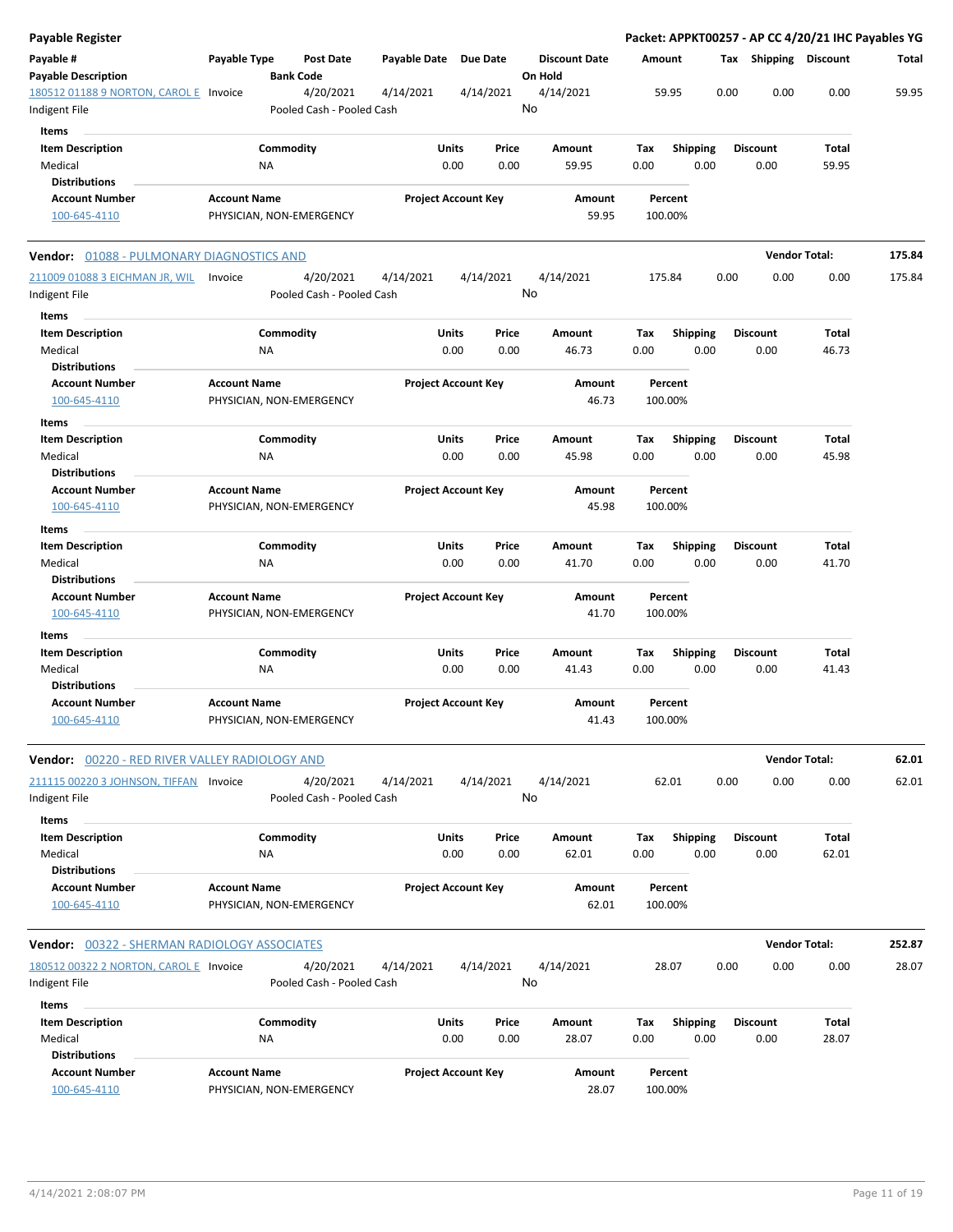| Payable Register                      |                          |                  |                           |                       |                            |           |                      |       |         |                 |      |                 |      |                       | Packet: APPKT00257 - AP CC 4/20/21 IHC Payables YG |
|---------------------------------------|--------------------------|------------------|---------------------------|-----------------------|----------------------------|-----------|----------------------|-------|---------|-----------------|------|-----------------|------|-----------------------|----------------------------------------------------|
| Payable #                             | Payable Type             |                  | <b>Post Date</b>          | Payable Date Due Date |                            |           | <b>Discount Date</b> |       | Amount  |                 |      |                 |      | Tax Shipping Discount | Total                                              |
| <b>Payable Description</b>            |                          | <b>Bank Code</b> |                           |                       |                            |           | On Hold              |       |         |                 |      |                 |      |                       |                                                    |
| 210222 00322 1 WOODWORTH, SAI Invoice |                          |                  | 4/20/2021                 | 4/14/2021             |                            | 4/14/2021 | 4/14/2021            |       |         | 6.68            | 0.00 |                 | 0.00 | 0.00                  | 6.68                                               |
| Indigent File                         |                          |                  | Pooled Cash - Pooled Cash |                       |                            |           | No                   |       |         |                 |      |                 |      |                       |                                                    |
| Items                                 |                          |                  |                           |                       |                            |           |                      |       |         |                 |      |                 |      |                       |                                                    |
| <b>Item Description</b>               |                          | Commodity        |                           |                       | Units                      | Price     | Amount               |       | Tax     | Shipping        |      | <b>Discount</b> |      | Total                 |                                                    |
| Medical                               |                          | NA               |                           |                       | 0.00                       | 0.00      | 6.68                 |       | 0.00    | 0.00            |      | 0.00            |      | 6.68                  |                                                    |
| <b>Distributions</b>                  |                          |                  |                           |                       |                            |           |                      |       |         |                 |      |                 |      |                       |                                                    |
| <b>Account Number</b>                 | <b>Account Name</b>      |                  |                           |                       | <b>Project Account Key</b> |           | Amount               |       |         | Percent         |      |                 |      |                       |                                                    |
| 100-645-4110                          | PHYSICIAN, NON-EMERGENCY |                  |                           |                       |                            |           |                      | 6.68  | 100.00% |                 |      |                 |      |                       |                                                    |
|                                       |                          |                  |                           |                       |                            |           |                      |       |         |                 |      |                 |      |                       |                                                    |
| 210222 00322 2 WOODWORTH, SAI Invoice |                          |                  | 4/20/2021                 | 4/14/2021             |                            | 4/14/2021 | 4/14/2021            |       |         | 6.42            | 0.00 |                 | 0.00 | 0.00                  | 6.42                                               |
| Indigent File                         |                          |                  | Pooled Cash - Pooled Cash |                       |                            |           | No                   |       |         |                 |      |                 |      |                       |                                                    |
| Items                                 |                          |                  |                           |                       |                            |           |                      |       |         |                 |      |                 |      |                       |                                                    |
| <b>Item Description</b>               |                          | Commodity        |                           |                       | Units                      | Price     | Amount               |       | Тах     | <b>Shipping</b> |      | <b>Discount</b> |      | Total                 |                                                    |
| Medical                               |                          | ΝA               |                           |                       | 0.00                       | 0.00      | 6.42                 |       | 0.00    | 0.00            |      | 0.00            |      | 6.42                  |                                                    |
| <b>Distributions</b>                  |                          |                  |                           |                       |                            |           |                      |       |         |                 |      |                 |      |                       |                                                    |
| <b>Account Number</b>                 | <b>Account Name</b>      |                  |                           |                       | <b>Project Account Key</b> |           | Amount               |       |         | Percent         |      |                 |      |                       |                                                    |
| 100-645-4110                          | PHYSICIAN, NON-EMERGENCY |                  |                           |                       |                            |           |                      | 6.42  | 100.00% |                 |      |                 |      |                       |                                                    |
|                                       |                          |                  |                           |                       |                            |           |                      |       |         |                 |      |                 |      |                       |                                                    |
| 210222 00322 3 WOODWORTH, SAI Invoice |                          |                  | 4/20/2021                 | 4/14/2021             |                            | 4/14/2021 | 4/14/2021            |       |         | 6.42            | 0.00 |                 | 0.00 | 0.00                  | 6.42                                               |
| Indigent File                         |                          |                  | Pooled Cash - Pooled Cash |                       |                            |           | No                   |       |         |                 |      |                 |      |                       |                                                    |
| Items                                 |                          |                  |                           |                       |                            |           |                      |       |         |                 |      |                 |      |                       |                                                    |
| <b>Item Description</b>               |                          | Commodity        |                           |                       | Units                      | Price     | Amount               |       | Tax     | <b>Shipping</b> |      | <b>Discount</b> |      | Total                 |                                                    |
| Medical                               |                          | ΝA               |                           |                       | 0.00                       | 0.00      | 6.42                 |       | 0.00    | 0.00            |      | 0.00            |      | 6.42                  |                                                    |
| <b>Distributions</b>                  |                          |                  |                           |                       |                            |           |                      |       |         |                 |      |                 |      |                       |                                                    |
| <b>Account Number</b>                 | <b>Account Name</b>      |                  |                           |                       | <b>Project Account Key</b> |           | Amount               |       |         | Percent         |      |                 |      |                       |                                                    |
| 100-645-4110                          | PHYSICIAN, NON-EMERGENCY |                  |                           |                       |                            |           |                      | 6.42  | 100.00% |                 |      |                 |      |                       |                                                    |
|                                       |                          |                  |                           |                       |                            |           |                      |       |         |                 |      |                 |      |                       |                                                    |
| 210222 00322 4 WOODWORTH, SAI Invoice |                          |                  | 4/20/2021                 | 4/14/2021             |                            | 4/14/2021 | 4/14/2021            |       |         | 44.64           | 0.00 |                 | 0.00 | 0.00                  | 44.64                                              |
| Indigent File                         |                          |                  | Pooled Cash - Pooled Cash |                       |                            |           | No                   |       |         |                 |      |                 |      |                       |                                                    |
| Items                                 |                          |                  |                           |                       |                            |           |                      |       |         |                 |      |                 |      |                       |                                                    |
| <b>Item Description</b>               |                          | Commodity        |                           |                       | Units                      | Price     | Amount               |       | Tax     | <b>Shipping</b> |      | <b>Discount</b> |      | Total                 |                                                    |
| Medical                               |                          | NA               |                           |                       | 0.00                       | 0.00      | 6.42                 |       | 0.00    | 0.00            |      | 0.00            |      | 6.42                  |                                                    |
| <b>Distributions</b>                  |                          |                  |                           |                       |                            |           |                      |       |         |                 |      |                 |      |                       |                                                    |
| <b>Account Number</b>                 | <b>Account Name</b>      |                  |                           |                       | <b>Project Account Key</b> |           | Amount               |       |         | Percent         |      |                 |      |                       |                                                    |
| 100-645-4110                          | PHYSICIAN, NON-EMERGENCY |                  |                           |                       |                            |           |                      | 6.42  | 100.00% |                 |      |                 |      |                       |                                                    |
| Items                                 |                          |                  |                           |                       |                            |           |                      |       |         |                 |      |                 |      |                       |                                                    |
| <b>Item Description</b>               |                          | Commodity        |                           |                       | Units                      | Price     | Amount               |       | Tax     | Shipping        |      | <b>Discount</b> |      | Total                 |                                                    |
| Medical                               |                          | ΝA               |                           |                       | 0.00                       | 0.00      | 38.22                |       | 0.00    | 0.00            |      | 0.00            |      | 38.22                 |                                                    |
| <b>Distributions</b>                  |                          |                  |                           |                       |                            |           |                      |       |         |                 |      |                 |      |                       |                                                    |
| <b>Account Number</b>                 | <b>Account Name</b>      |                  |                           |                       | <b>Project Account Key</b> |           | Amount               |       |         | Percent         |      |                 |      |                       |                                                    |
| 100-645-4110                          | PHYSICIAN, NON-EMERGENCY |                  |                           |                       |                            |           |                      | 38.22 | 100.00% |                 |      |                 |      |                       |                                                    |
|                                       |                          |                  |                           |                       |                            |           |                      |       |         |                 |      |                 |      |                       |                                                    |
| 210324 00322 1 BRESHERS, KELLI        | Invoice                  |                  | 4/20/2021                 | 4/14/2021             |                            | 4/14/2021 | 4/14/2021            |       |         | 21.38           | 0.00 |                 | 0.00 | 0.00                  | 21.38                                              |
| Indigent File                         |                          |                  | Pooled Cash - Pooled Cash |                       |                            |           | No                   |       |         |                 |      |                 |      |                       |                                                    |
| Items                                 |                          |                  |                           |                       |                            |           |                      |       |         |                 |      |                 |      |                       |                                                    |
| <b>Item Description</b>               |                          | Commodity        |                           |                       | Units                      | Price     | Amount               |       | Tax     | <b>Shipping</b> |      | <b>Discount</b> |      | Total                 |                                                    |
| Medical                               |                          | ΝA               |                           |                       | 0.00                       | 0.00      | 21.38                |       | 0.00    | 0.00            |      | 0.00            |      | 21.38                 |                                                    |
| <b>Distributions</b>                  |                          |                  |                           |                       |                            |           |                      |       |         |                 |      |                 |      |                       |                                                    |
| <b>Account Number</b>                 | <b>Account Name</b>      |                  |                           |                       | <b>Project Account Key</b> |           | Amount               |       |         | Percent         |      |                 |      |                       |                                                    |
| 100-645-4110                          | PHYSICIAN, NON-EMERGENCY |                  |                           |                       |                            |           |                      | 21.38 | 100.00% |                 |      |                 |      |                       |                                                    |
|                                       |                          |                  |                           |                       |                            |           |                      |       |         |                 |      |                 |      |                       |                                                    |
| 211007 00322 2 STAILEY, POLLY         | Invoice                  |                  | 4/20/2021                 | 4/14/2021             |                            | 4/14/2021 | 4/14/2021            |       |         | 76.18           | 0.00 |                 | 0.00 | 0.00                  | 76.18                                              |
| Indigent File                         |                          |                  | Pooled Cash - Pooled Cash |                       |                            |           | No                   |       |         |                 |      |                 |      |                       |                                                    |
| Items                                 |                          |                  |                           |                       |                            |           |                      |       |         |                 |      |                 |      |                       |                                                    |
| <b>Item Description</b>               |                          | Commodity        |                           |                       | Units                      | Price     | Amount               |       | Tax     | <b>Shipping</b> |      | <b>Discount</b> |      | Total                 |                                                    |
| Medical                               |                          | NA               |                           |                       | 0.00                       | 0.00      | 76.18                |       | 0.00    | 0.00            |      | 0.00            |      | 76.18                 |                                                    |
| <b>Distributions</b>                  |                          |                  |                           |                       |                            |           |                      |       |         |                 |      |                 |      |                       |                                                    |
| <b>Account Number</b>                 | <b>Account Name</b>      |                  |                           |                       | <b>Project Account Key</b> |           | Amount               |       |         | Percent         |      |                 |      |                       |                                                    |
| 100-645-4110                          | PHYSICIAN, NON-EMERGENCY |                  |                           |                       |                            |           |                      | 76.18 | 100.00% |                 |      |                 |      |                       |                                                    |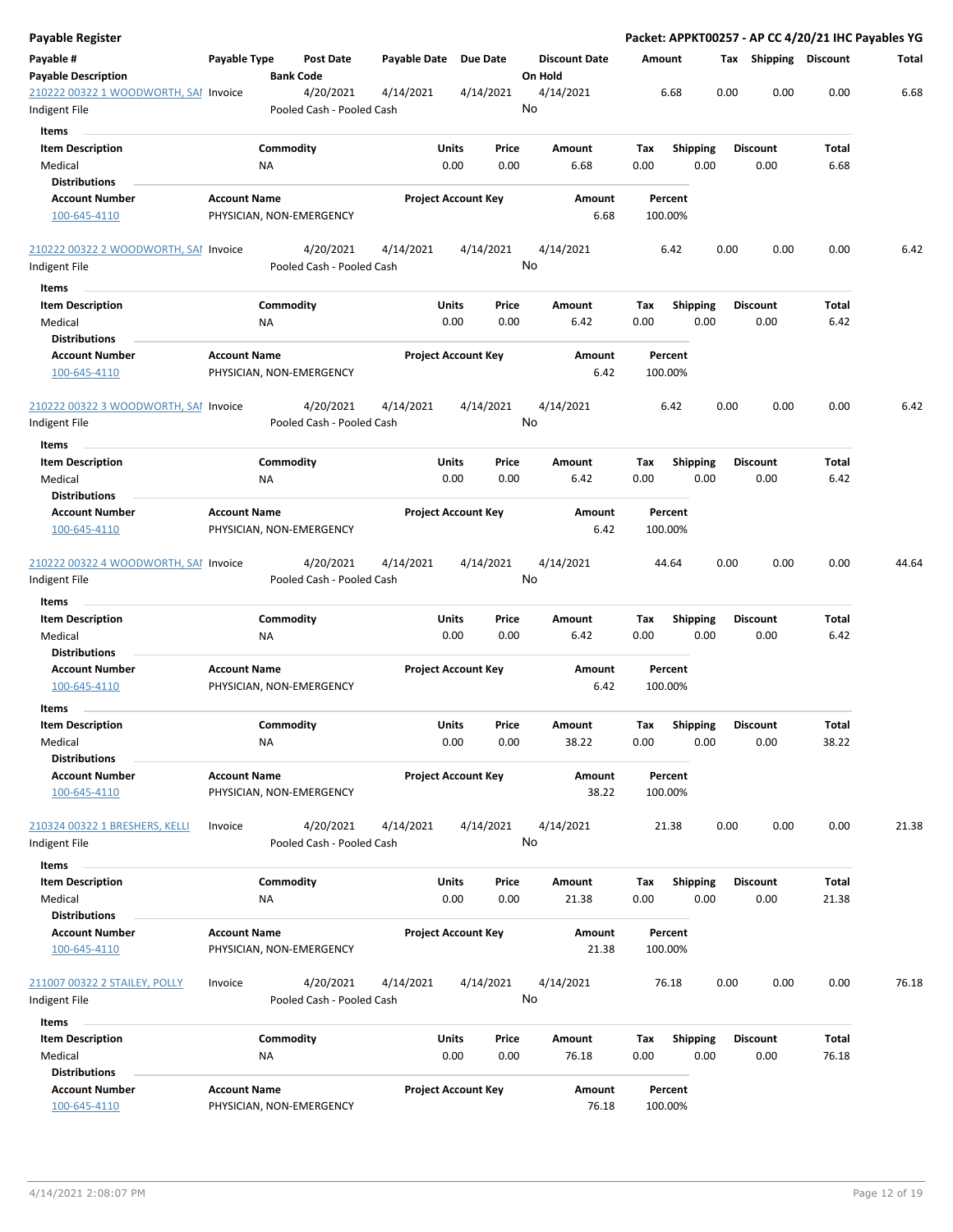| Payable Register                                        |                     |                                        |              |                            |                      |         |                 | Packet: APPKT00257 - AP CC 4/20/21 IHC Payables YG |                      |        |
|---------------------------------------------------------|---------------------|----------------------------------------|--------------|----------------------------|----------------------|---------|-----------------|----------------------------------------------------|----------------------|--------|
| Payable #                                               | Payable Type        | <b>Post Date</b>                       | Payable Date | <b>Due Date</b>            | <b>Discount Date</b> | Amount  |                 | Тах                                                | Shipping Discount    | Total  |
| <b>Payable Description</b>                              |                     | <b>Bank Code</b>                       |              |                            | On Hold              |         |                 |                                                    |                      |        |
| 211112 00322 2 SHIPP, ALLEN RA                          | Invoice             | 4/20/2021                              | 4/14/2021    | 4/14/2021                  | 4/14/2021            | 32.34   | 0.00            | 0.00                                               | 0.00                 | 32.34  |
| Indigent File                                           |                     | Pooled Cash - Pooled Cash              |              |                            | No                   |         |                 |                                                    |                      |        |
| <b>Items</b>                                            |                     |                                        |              |                            |                      |         |                 |                                                    |                      |        |
| <b>Item Description</b>                                 |                     | Commodity                              | Units        | Price                      | Amount               | Tax     | <b>Shipping</b> | <b>Discount</b>                                    | Total                |        |
| Medical                                                 | ΝA                  |                                        |              | 0.00<br>0.00               | 32.34                | 0.00    | 0.00            | 0.00                                               | 32.34                |        |
| <b>Distributions</b>                                    |                     |                                        |              |                            |                      |         |                 |                                                    |                      |        |
| <b>Account Number</b>                                   | <b>Account Name</b> |                                        |              | <b>Project Account Key</b> | Amount               | Percent |                 |                                                    |                      |        |
| 100-645-4110                                            |                     | PHYSICIAN, NON-EMERGENCY               |              |                            | 32.34                | 100.00% |                 |                                                    |                      |        |
| SO40961 00322 1 BECK, CHARLES                           | Invoice             | 4/20/2021                              | 4/14/2021    | 4/14/2021                  | 4/14/2021            | 30.74   | 0.00            | 0.00                                               | 0.00                 | 30.74  |
| Indigent File                                           |                     | Pooled Cash - Pooled Cash              |              |                            | No                   |         |                 |                                                    |                      |        |
| Items                                                   |                     |                                        |              |                            |                      |         |                 |                                                    |                      |        |
| <b>Item Description</b>                                 |                     | Commodity                              | Units        | Price                      | Amount               | Tax     | <b>Shipping</b> | <b>Discount</b>                                    | Total                |        |
| Medical                                                 | <b>NA</b>           |                                        |              | 0.00<br>0.00               | 30.74                | 0.00    | 0.00            | 0.00                                               | 30.74                |        |
| <b>Distributions</b>                                    |                     |                                        |              |                            |                      |         |                 |                                                    |                      |        |
| <b>Account Number</b>                                   | <b>Account Name</b> |                                        |              | <b>Project Account Key</b> | Amount               | Percent |                 |                                                    |                      |        |
| 100-565-4050                                            | PRISONER MEDICAL    |                                        |              |                            | 30.74                | 100.00% |                 |                                                    |                      |        |
| <b>Vendor:</b> 01217 - SINGLETON ASSOCIATES PA          |                     |                                        |              |                            |                      |         |                 |                                                    | <b>Vendor Total:</b> | 191.12 |
| 180512 01217 1 NORTON, CAROL E Invoice                  |                     | 4/20/2021                              | 4/14/2021    | 4/14/2021                  | 4/14/2021            | 6.95    | 0.00            | 0.00                                               | 0.00                 | 6.95   |
| Indigent File                                           |                     | Pooled Cash - Pooled Cash              |              |                            | No                   |         |                 |                                                    |                      |        |
| Items                                                   |                     |                                        |              |                            |                      |         |                 |                                                    |                      |        |
| <b>Item Description</b>                                 |                     | Commodity                              | Units        | Price                      | Amount               | Tax     | <b>Shipping</b> | <b>Discount</b>                                    | Total                |        |
| Medical                                                 | <b>NA</b>           |                                        |              | 0.00<br>0.00               | 6.95                 | 0.00    | 0.00            | 0.00                                               | 6.95                 |        |
| <b>Distributions</b>                                    |                     |                                        |              |                            |                      |         |                 |                                                    |                      |        |
| <b>Account Number</b>                                   | <b>Account Name</b> |                                        |              | <b>Project Account Key</b> | Amount               | Percent |                 |                                                    |                      |        |
| 100-645-4110                                            |                     | PHYSICIAN, NON-EMERGENCY               |              |                            | 6.95                 | 100.00% |                 |                                                    |                      |        |
| 180512 01217 2 NORTON, CAROL E Invoice                  |                     | 4/20/2021                              | 4/14/2021    | 4/14/2021                  | 4/14/2021            | 38.22   | 0.00            | 0.00                                               | 0.00                 | 38.22  |
| Indigent File                                           |                     | Pooled Cash - Pooled Cash              |              |                            | No                   |         |                 |                                                    |                      |        |
| Items                                                   |                     |                                        |              |                            |                      |         |                 |                                                    |                      |        |
| <b>Item Description</b>                                 |                     | Commodity                              | Units        | Price                      | Amount               | Tax     | <b>Shipping</b> | <b>Discount</b>                                    | Total                |        |
| Medical                                                 | <b>NA</b>           |                                        |              | 0.00<br>0.00               | 38.22                | 0.00    | 0.00            | 0.00                                               | 38.22                |        |
| <b>Distributions</b>                                    |                     |                                        |              |                            |                      |         |                 |                                                    |                      |        |
| <b>Account Number</b>                                   | <b>Account Name</b> |                                        |              | <b>Project Account Key</b> | Amount               | Percent |                 |                                                    |                      |        |
| 100-645-4110                                            |                     | PHYSICIAN, NON-EMERGENCY               |              |                            | 38.22                | 100.00% |                 |                                                    |                      |        |
| 180512 01217 3 NORTON, CAROL E Invoice                  |                     | 4/20/2021                              | 4/14/2021    | 4/14/2021                  | 4/14/2021            | 90.08   | 0.00            | 0.00                                               | 0.00                 | 90.08  |
| Indigent File                                           |                     | Pooled Cash - Pooled Cash              |              |                            | No                   |         |                 |                                                    |                      |        |
| Items                                                   |                     |                                        |              |                            |                      |         |                 |                                                    |                      |        |
| <b>Item Description</b>                                 |                     | Commodity                              | Units        | Price                      | Amount               | Tax     | Shipping        | <b>Discount</b>                                    | Total                |        |
| Medical<br><b>Distributions</b>                         | <b>NA</b>           |                                        |              | 0.00<br>0.00               | 90.08                | 0.00    | 0.00            | 0.00                                               | 90.08                |        |
| <b>Account Number</b>                                   | <b>Account Name</b> |                                        |              | <b>Project Account Key</b> | Amount               | Percent |                 |                                                    |                      |        |
| 100-645-4110                                            |                     | PHYSICIAN, NON-EMERGENCY               |              |                            | 90.08                | 100.00% |                 |                                                    |                      |        |
| 180512 01217 4 NORTON, CAROL E Invoice                  |                     | 4/20/2021                              | 4/14/2021    | 4/14/2021                  | 4/14/2021            | 6.95    | 0.00            | 0.00                                               | 0.00                 | 6.95   |
| Indigent File                                           |                     | Pooled Cash - Pooled Cash              |              |                            | No                   |         |                 |                                                    |                      |        |
| Items                                                   |                     |                                        |              |                            |                      |         |                 |                                                    |                      |        |
| <b>Item Description</b>                                 |                     | Commodity                              | Units        | Price                      | Amount               | Tax     | <b>Shipping</b> | <b>Discount</b>                                    | <b>Total</b>         |        |
| Medical                                                 | ΝA                  |                                        |              | 0.00<br>0.00               | 6.95                 | 0.00    | 0.00            | 0.00                                               | 6.95                 |        |
| <b>Distributions</b>                                    |                     |                                        |              |                            |                      |         |                 |                                                    |                      |        |
| <b>Account Number</b>                                   | <b>Account Name</b> |                                        |              | <b>Project Account Key</b> | Amount               | Percent |                 |                                                    |                      |        |
| 100-645-4110                                            |                     | PHYSICIAN, NON-EMERGENCY               |              |                            | 6.95                 | 100.00% |                 |                                                    |                      |        |
| 180512 01217 5 NORTON, CAROL E Invoice<br>Indigent File |                     | 4/20/2021<br>Pooled Cash - Pooled Cash | 4/14/2021    | 4/14/2021                  | 4/14/2021<br>No      | 6.95    | 0.00            | 0.00                                               | 0.00                 | 6.95   |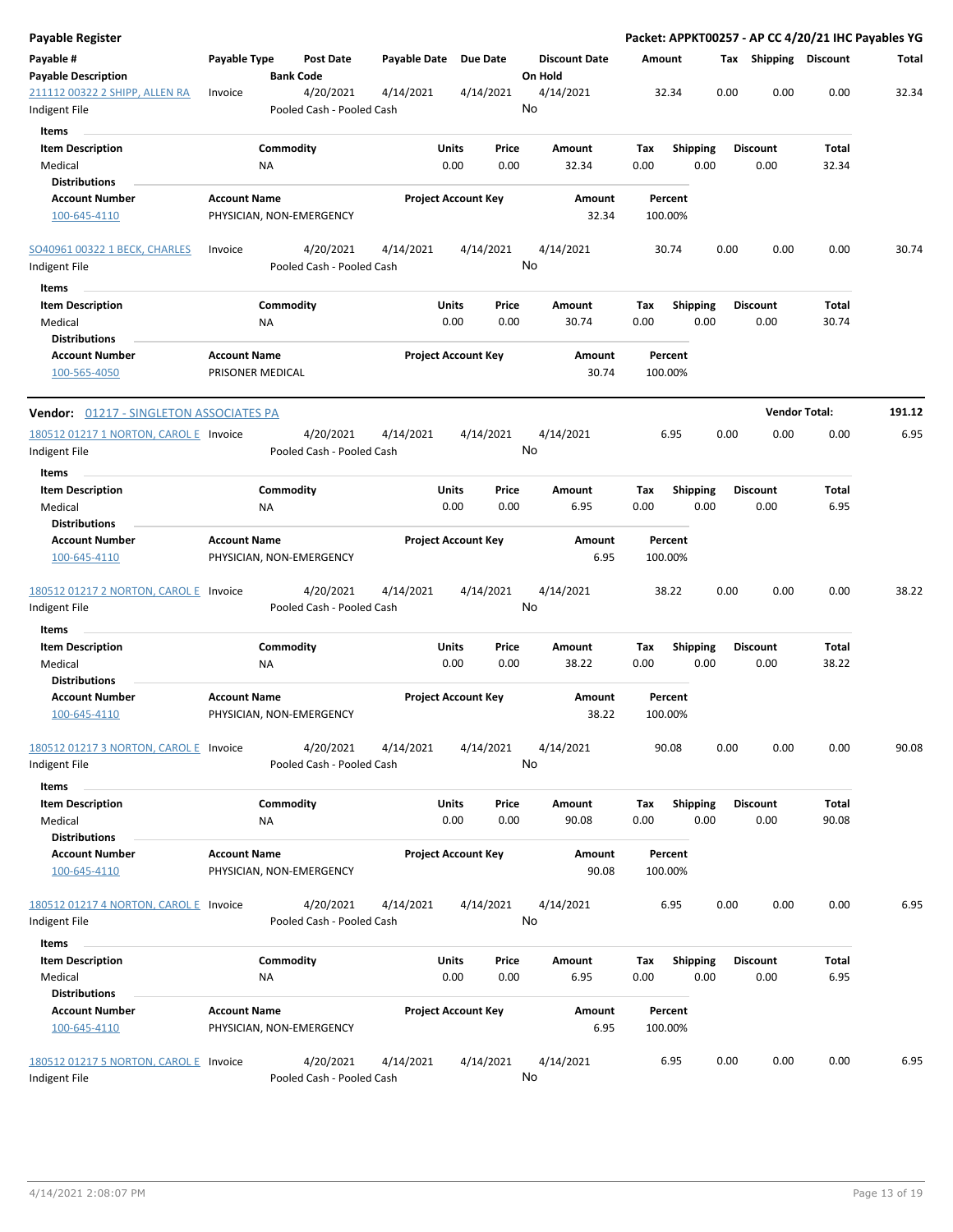| <b>Payable Register</b>                            |                     |                           |                            |       |           |                      |         |                 |      |                       | Packet: APPKT00257 - AP CC 4/20/21 IHC Payables YG |        |
|----------------------------------------------------|---------------------|---------------------------|----------------------------|-------|-----------|----------------------|---------|-----------------|------|-----------------------|----------------------------------------------------|--------|
| Payable #                                          | Payable Type        | <b>Post Date</b>          | Payable Date Due Date      |       |           | <b>Discount Date</b> | Amount  |                 |      | Tax Shipping Discount |                                                    | Total  |
| <b>Payable Description</b>                         |                     | <b>Bank Code</b>          |                            |       |           | On Hold              |         |                 |      |                       |                                                    |        |
| Items                                              |                     |                           |                            |       |           |                      |         |                 |      |                       |                                                    |        |
| <b>Item Description</b>                            |                     | Commodity                 |                            | Units | Price     | Amount               | Tax     | Shipping        |      | <b>Discount</b>       | Total                                              |        |
| Medical                                            | NA                  |                           |                            | 0.00  | 0.00      | 6.95                 | 0.00    | 0.00            |      | 0.00                  | 6.95                                               |        |
| <b>Distributions</b>                               |                     |                           |                            |       |           |                      |         |                 |      |                       |                                                    |        |
| <b>Account Number</b>                              | <b>Account Name</b> |                           | <b>Project Account Key</b> |       |           | Amount               |         | Percent         |      |                       |                                                    |        |
| 100-645-4110                                       |                     | PHYSICIAN, NON-EMERGENCY  |                            |       |           | 6.95                 | 100.00% |                 |      |                       |                                                    |        |
|                                                    |                     |                           |                            |       |           |                      |         |                 |      |                       |                                                    |        |
| 180512 01217 6 NORTON, CAROL E Invoice             |                     | 4/20/2021                 | 4/14/2021                  |       | 4/14/2021 | 4/14/2021            |         | 6.95            | 0.00 | 0.00                  | 0.00                                               | 6.95   |
| Indigent File                                      |                     | Pooled Cash - Pooled Cash |                            |       |           | No                   |         |                 |      |                       |                                                    |        |
| Items                                              |                     |                           |                            |       |           |                      |         |                 |      |                       |                                                    |        |
|                                                    |                     |                           |                            |       |           |                      |         |                 |      |                       |                                                    |        |
| <b>Item Description</b>                            |                     | Commodity                 |                            | Units | Price     | Amount               | Tax     | <b>Shipping</b> |      | <b>Discount</b>       | Total                                              |        |
| Medical                                            | ΝA                  |                           |                            | 0.00  | 0.00      | 6.95                 | 0.00    | 0.00            |      | 0.00                  | 6.95                                               |        |
| <b>Distributions</b>                               |                     |                           |                            |       |           |                      |         |                 |      |                       |                                                    |        |
| <b>Account Number</b>                              | <b>Account Name</b> |                           | <b>Project Account Key</b> |       |           | Amount               |         | Percent         |      |                       |                                                    |        |
| 100-645-4110                                       |                     | PHYSICIAN, NON-EMERGENCY  |                            |       |           | 6.95                 | 100.00% |                 |      |                       |                                                    |        |
|                                                    |                     |                           |                            |       |           |                      |         |                 |      |                       |                                                    |        |
| 180512 01217 7 NORTON, CAROL E Invoice             |                     | 4/20/2021                 | 4/14/2021                  |       | 4/14/2021 | 4/14/2021            |         | 28.07           | 0.00 | 0.00                  | 0.00                                               | 28.07  |
| Indigent File                                      |                     | Pooled Cash - Pooled Cash |                            |       |           | No                   |         |                 |      |                       |                                                    |        |
| Items                                              |                     |                           |                            |       |           |                      |         |                 |      |                       |                                                    |        |
| <b>Item Description</b>                            |                     | Commodity                 |                            | Units | Price     | Amount               | Tax     | <b>Shipping</b> |      | <b>Discount</b>       | Total                                              |        |
| Medical                                            | ΝA                  |                           |                            | 0.00  | 0.00      | 28.07                | 0.00    | 0.00            |      | 0.00                  | 28.07                                              |        |
| <b>Distributions</b>                               |                     |                           |                            |       |           |                      |         |                 |      |                       |                                                    |        |
| <b>Account Number</b>                              | <b>Account Name</b> |                           | <b>Project Account Key</b> |       |           | Amount               |         | Percent         |      |                       |                                                    |        |
| 100-645-4110                                       |                     | PHYSICIAN, NON-EMERGENCY  |                            |       |           | 28.07                | 100.00% |                 |      |                       |                                                    |        |
|                                                    |                     |                           |                            |       |           |                      |         |                 |      |                       |                                                    |        |
| 180512 01217 8 NORTON, CAROL E Invoice             |                     | 4/20/2021                 | 4/14/2021                  |       | 4/14/2021 | 4/14/2021            |         | 6.95            | 0.00 | 0.00                  | 0.00                                               | 6.95   |
|                                                    |                     | Pooled Cash - Pooled Cash |                            |       |           | No                   |         |                 |      |                       |                                                    |        |
| Indigent File                                      |                     |                           |                            |       |           |                      |         |                 |      |                       |                                                    |        |
| Items                                              |                     |                           |                            |       |           |                      |         |                 |      |                       |                                                    |        |
| <b>Item Description</b>                            |                     | Commodity                 |                            | Units | Price     | Amount               | Tax     | <b>Shipping</b> |      | <b>Discount</b>       | Total                                              |        |
| Medical                                            | NA                  |                           |                            | 0.00  | 0.00      | 6.95                 | 0.00    | 0.00            |      | 0.00                  | 6.95                                               |        |
| <b>Distributions</b>                               |                     |                           |                            |       |           |                      |         |                 |      |                       |                                                    |        |
| <b>Account Number</b>                              | <b>Account Name</b> |                           | <b>Project Account Key</b> |       |           | <b>Amount</b>        |         | Percent         |      |                       |                                                    |        |
| 100-645-4110                                       |                     | PHYSICIAN, NON-EMERGENCY  |                            |       |           | 6.95                 | 100.00% |                 |      |                       |                                                    |        |
|                                                    |                     |                           |                            |       |           |                      |         |                 |      |                       |                                                    |        |
| Vendor: 00819 - TEXAS ONCOLOGY PA                  |                     |                           |                            |       |           |                      |         |                 |      |                       | <b>Vendor Total:</b>                               | 98.98  |
| 210324 00819 1 BRESHERS, KELLI                     | Invoice             | 4/20/2021                 | 4/14/2021                  |       | 4/14/2021 | 4/14/2021            |         | 98.98           | 0.00 | 0.00                  | 0.00                                               | 98.98  |
| Indigent File                                      |                     | Pooled Cash - Pooled Cash |                            |       |           | No                   |         |                 |      |                       |                                                    |        |
|                                                    |                     |                           |                            |       |           |                      |         |                 |      |                       |                                                    |        |
| Items                                              |                     |                           |                            |       |           |                      |         |                 |      |                       |                                                    |        |
| <b>Item Description</b>                            |                     | Commodity                 |                            | Units | Price     | Amount               | Tax     | <b>Shipping</b> |      | <b>Discount</b>       | Total                                              |        |
| Medical                                            | ΝA                  |                           |                            | 0.00  | 0.00      | 98.98                | 0.00    | 0.00            |      | 0.00                  | 98.98                                              |        |
| <b>Distributions</b>                               |                     |                           |                            |       |           |                      |         |                 |      |                       |                                                    |        |
| Account Number                                     | <b>Account Name</b> |                           | <b>Project Account Key</b> |       |           | Amount               |         | Percent         |      |                       |                                                    |        |
| 100-645-4110                                       |                     | PHYSICIAN, NON-EMERGENCY  |                            |       |           | 98.98                | 100.00% |                 |      |                       |                                                    |        |
|                                                    |                     |                           |                            |       |           |                      |         |                 |      |                       |                                                    |        |
| <b>Vendor:</b> 01121 - TEXOMA EMERGENCY PHYSICIANS |                     |                           |                            |       |           |                      |         |                 |      |                       | <b>Vendor Total:</b>                               | 178.60 |
| 200709 01121 3 WALLACE, MARSH/ Invoice             |                     | 4/20/2021                 | 4/14/2021                  |       | 4/14/2021 | 4/14/2021            |         | 98.98           | 0.00 | 0.00                  | 0.00                                               | 98.98  |
| Indigent File                                      |                     | Pooled Cash - Pooled Cash |                            |       |           | No                   |         |                 |      |                       |                                                    |        |
|                                                    |                     |                           |                            |       |           |                      |         |                 |      |                       |                                                    |        |
| Items                                              |                     |                           |                            |       |           |                      |         |                 |      |                       |                                                    |        |
| <b>Item Description</b>                            |                     | Commodity                 |                            | Units | Price     | Amount               | Tax     | <b>Shipping</b> |      | <b>Discount</b>       | Total                                              |        |
| Medical                                            | NA                  |                           |                            | 0.00  | 0.00      | 98.98                | 0.00    | 0.00            |      | 0.00                  | 98.98                                              |        |
| <b>Distributions</b>                               |                     |                           |                            |       |           |                      |         |                 |      |                       |                                                    |        |
| Account Number                                     | <b>Account Name</b> |                           | <b>Project Account Key</b> |       |           | Amount               |         | Percent         |      |                       |                                                    |        |
| 100-645-4110                                       |                     | PHYSICIAN, NON-EMERGENCY  |                            |       |           | 98.98                | 100.00% |                 |      |                       |                                                    |        |
|                                                    |                     |                           |                            |       |           |                      |         |                 |      |                       |                                                    |        |
| 211112 01121 1 SHIPP, ALLEN RA                     | Invoice             | 4/20/2021                 | 4/14/2021                  |       | 4/14/2021 | 4/14/2021            |         | 79.62           | 0.00 | 0.00                  | 0.00                                               | 79.62  |
| Indigent File                                      |                     | Pooled Cash - Pooled Cash |                            |       |           | No                   |         |                 |      |                       |                                                    |        |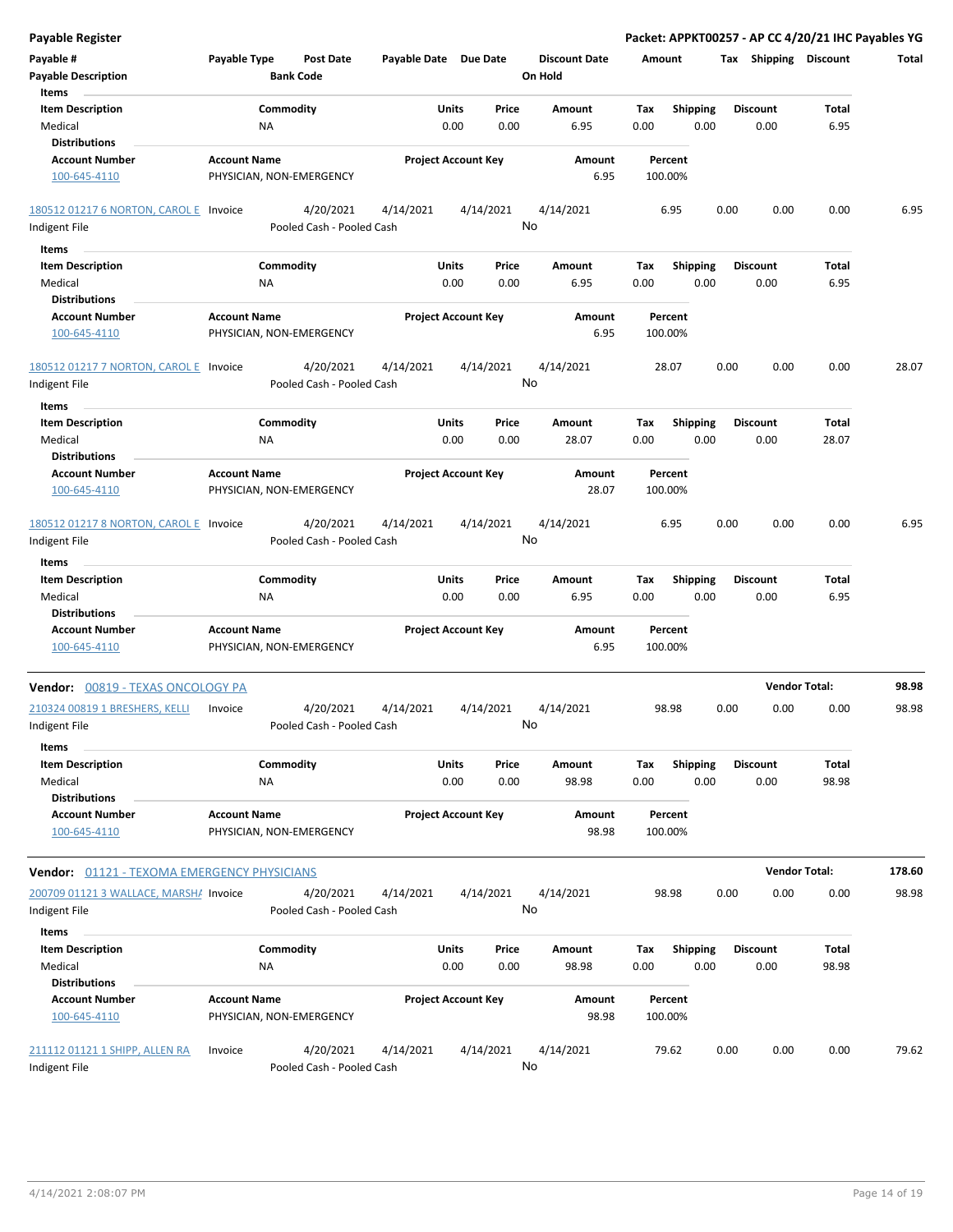| <b>Payable Register</b>                            |                                                      |                       |                                |                                 | Packet: APPKT00257 - AP CC 4/20/21 IHC Payables YG |                         |                      |          |
|----------------------------------------------------|------------------------------------------------------|-----------------------|--------------------------------|---------------------------------|----------------------------------------------------|-------------------------|----------------------|----------|
| Payable #<br><b>Payable Description</b>            | Payable Type<br><b>Post Date</b><br><b>Bank Code</b> | Payable Date Due Date |                                | <b>Discount Date</b><br>On Hold | Amount                                             | Tax Shipping Discount   |                      | Total    |
| Items<br><b>Item Description</b>                   | Commodity                                            |                       | Units<br>Price                 | Amount                          | Tax<br><b>Shipping</b>                             | <b>Discount</b>         | Total                |          |
| Medical                                            | NA                                                   |                       | 0.00<br>0.00                   | 79.62                           | 0.00<br>0.00                                       | 0.00                    | 79.62                |          |
| <b>Distributions</b>                               |                                                      |                       |                                |                                 |                                                    |                         |                      |          |
| <b>Account Number</b>                              | <b>Account Name</b>                                  |                       | <b>Project Account Key</b>     | Amount                          | Percent                                            |                         |                      |          |
| 100-645-4110                                       | PHYSICIAN, NON-EMERGENCY                             |                       |                                | 79.62                           | 100.00%                                            |                         |                      |          |
| Vendor: 01061 - TEXOMA MEDICAL CENTER              |                                                      |                       |                                |                                 |                                                    |                         | <b>Vendor Total:</b> | 8,170.68 |
| 200901 01061 1 BENGE, AMY JEAN Invoice             | 4/20/2021                                            | 4/14/2021             | 4/14/2021                      | 4/14/2021                       | 8,170.68                                           | 0.00<br>0.00            | 0.00                 | 8,170.68 |
| Indigent File                                      | Pooled Cash - Pooled Cash                            |                       |                                | No                              |                                                    |                         |                      |          |
| Items                                              |                                                      |                       |                                |                                 |                                                    |                         |                      |          |
| <b>Item Description</b><br>Medical                 | Commodity<br>NA                                      |                       | Units<br>Price<br>0.00<br>0.00 | Amount<br>8,170.68              | <b>Shipping</b><br>Tax<br>0.00<br>0.00             | <b>Discount</b><br>0.00 | Total<br>8,170.68    |          |
| <b>Distributions</b>                               |                                                      |                       |                                |                                 |                                                    |                         |                      |          |
| <b>Account Number</b>                              | <b>Account Name</b>                                  |                       | <b>Project Account Key</b>     | Amount                          | Percent                                            |                         |                      |          |
| 100-645-4140                                       | HOSPITAL, OUTPATIENT                                 |                       |                                | 8,170.68                        | 100.00%                                            |                         |                      |          |
| <b>Vendor: 00122 - TEXOMA NEUROLOGY ASSOCIATES</b> |                                                      |                       |                                |                                 |                                                    |                         | <b>Vendor Total:</b> | 312.79   |
| SO41162 00122 1 HIX, JAMES RAY                     | 4/20/2021<br>Invoice                                 | 4/14/2021             | 4/14/2021                      | 4/14/2021                       | 148.78                                             | 0.00<br>0.00            | 0.00                 | 148.78   |
| Indigent File                                      | Pooled Cash - Pooled Cash                            |                       |                                | No                              |                                                    |                         |                      |          |
| Items                                              |                                                      |                       |                                |                                 |                                                    |                         |                      |          |
| <b>Item Description</b>                            | Commodity                                            |                       | Units<br>Price                 | Amount                          | Tax<br><b>Shipping</b>                             | <b>Discount</b>         | Total                |          |
| Medical<br><b>Distributions</b>                    | NA                                                   |                       | 0.00<br>0.00                   | 148.78                          | 0.00<br>0.00                                       | 0.00                    | 148.78               |          |
| <b>Account Number</b>                              | <b>Account Name</b>                                  |                       | <b>Project Account Key</b>     | Amount                          | Percent                                            |                         |                      |          |
| 100-565-4050                                       | PRISONER MEDICAL                                     |                       |                                | 148.78                          | 100.00%                                            |                         |                      |          |
| SO41162 00122 2 HIX, JAMES RAY<br>Indigent File    | 4/20/2021<br>Invoice<br>Pooled Cash - Pooled Cash    | 4/14/2021             | 4/14/2021                      | 4/14/2021<br>No                 | 59.95                                              | 0.00<br>0.00            | 0.00                 | 59.95    |
| Items                                              |                                                      |                       |                                |                                 |                                                    |                         |                      |          |
| <b>Item Description</b><br>Medical                 | Commodity<br>NA                                      |                       | Units<br>Price<br>0.00<br>0.00 | Amount<br>59.95                 | Tax<br><b>Shipping</b><br>0.00<br>0.00             | <b>Discount</b><br>0.00 | Total<br>59.95       |          |
| <b>Distributions</b><br><b>Account Number</b>      | <b>Account Name</b>                                  |                       | <b>Project Account Key</b>     |                                 | Percent                                            |                         |                      |          |
| 100-565-4050                                       | PRISONER MEDICAL                                     |                       |                                | Amount<br>59.95                 | 100.00%                                            |                         |                      |          |
| SO41162 00122 3 HIX, JAMES RAY                     | 4/20/2021<br>Invoice                                 | 4/14/2021             | 4/14/2021                      | 4/14/2021                       | 44.11                                              | 0.00<br>0.00            | 0.00                 | 44.11    |
| Indigent File                                      | Pooled Cash - Pooled Cash                            |                       |                                | No                              |                                                    |                         |                      |          |
| Items                                              |                                                      |                       |                                |                                 |                                                    |                         |                      |          |
| <b>Item Description</b>                            | Commodity                                            |                       | Units<br>Price                 | Amount                          | <b>Shipping</b><br>Tax                             | <b>Discount</b>         | Total                |          |
| Medical<br><b>Distributions</b>                    | NA                                                   |                       | 0.00<br>0.00                   | 44.11                           | 0.00<br>0.00                                       | 0.00                    | 44.11                |          |
| <b>Account Number</b>                              | <b>Account Name</b>                                  |                       | <b>Project Account Key</b>     | Amount                          | Percent                                            |                         |                      |          |
| 100-565-4050                                       | PRISONER MEDICAL                                     |                       |                                | 44.11                           | 100.00%                                            |                         |                      |          |
| SO41162 00122 4 HIX, JAMES RAY                     | 4/20/2021<br>Invoice                                 | 4/14/2021             | 4/14/2021                      | 4/14/2021                       | 59.95                                              | 0.00<br>0.00            | 0.00                 | 59.95    |
| Indigent File                                      | Pooled Cash - Pooled Cash                            |                       |                                | No                              |                                                    |                         |                      |          |
| Items                                              |                                                      |                       |                                |                                 |                                                    |                         |                      |          |
| <b>Item Description</b><br>Medical                 | Commodity<br>NA                                      |                       | Units<br>Price<br>0.00<br>0.00 | Amount<br>59.95                 | Tax<br><b>Shipping</b><br>0.00<br>0.00             | <b>Discount</b><br>0.00 | Total<br>59.95       |          |
| <b>Distributions</b>                               |                                                      |                       |                                |                                 |                                                    |                         |                      |          |
| <b>Account Number</b><br>100-565-4050              | <b>Account Name</b><br>PRISONER MEDICAL              |                       | <b>Project Account Key</b>     | Amount<br>59.95                 | Percent<br>100.00%                                 |                         |                      |          |
| <b>Vendor: 01143 - TEXOMA ORTHOPEDIC AND SPINE</b> |                                                      |                       |                                |                                 |                                                    |                         | <b>Vendor Total:</b> | 71.10    |
| 210222 01143 4 WOODWORTH, SAI Invoice              | 4/20/2021                                            | 4/14/2021             | 4/14/2021                      | 4/14/2021                       | 71.10                                              | 0.00<br>0.00            | 0.00                 | 71.10    |
| Indigent File                                      | Pooled Cash - Pooled Cash                            |                       |                                | No                              |                                                    |                         |                      |          |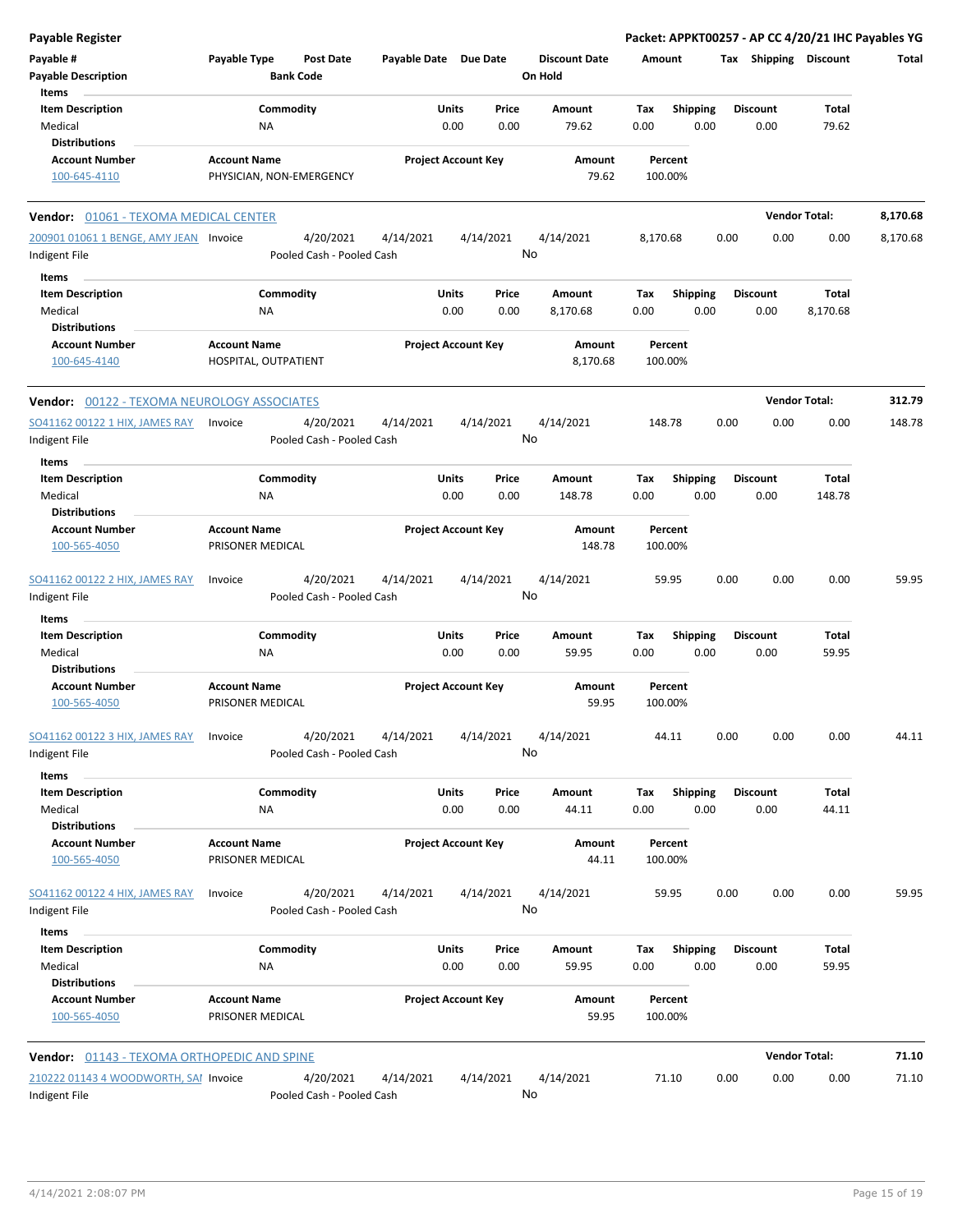| <b>Payable Register</b>                         |                                                      |                            |                 |                                 |                    |                         | Packet: APPKT00257 - AP CC 4/20/21 IHC Payables YG |                 |          |
|-------------------------------------------------|------------------------------------------------------|----------------------------|-----------------|---------------------------------|--------------------|-------------------------|----------------------------------------------------|-----------------|----------|
| Payable #<br><b>Payable Description</b>         | Payable Type<br><b>Post Date</b><br><b>Bank Code</b> | Payable Date Due Date      |                 | <b>Discount Date</b><br>On Hold | Amount             |                         | Tax Shipping Discount                              |                 | Total    |
| Items                                           |                                                      |                            |                 |                                 |                    |                         |                                                    |                 |          |
| <b>Item Description</b>                         | Commodity                                            | Units                      | Price           | Amount                          | Tax                | <b>Shipping</b>         | <b>Discount</b>                                    | Total           |          |
| Medical                                         | <b>NA</b>                                            | 0.00                       | 0.00            | 22.45                           | 0.00               | 0.00                    | 0.00                                               | 22.45           |          |
| <b>Distributions</b>                            |                                                      |                            |                 |                                 |                    |                         |                                                    |                 |          |
| <b>Account Number</b><br>100-645-4110           | <b>Account Name</b><br>PHYSICIAN, NON-EMERGENCY      | <b>Project Account Key</b> |                 | Amount<br>22.45                 | Percent<br>100.00% |                         |                                                    |                 |          |
| Items                                           |                                                      |                            |                 |                                 |                    |                         |                                                    |                 |          |
| <b>Item Description</b>                         | Commodity                                            | Units                      | Price           | Amount                          | Tax                | Shipping                | <b>Discount</b>                                    | <b>Total</b>    |          |
| Medical                                         | <b>NA</b>                                            | 0.00                       | 0.00            | 48.65                           | 0.00               | 0.00                    | 0.00                                               | 48.65           |          |
| <b>Distributions</b>                            |                                                      |                            |                 |                                 |                    |                         |                                                    |                 |          |
| <b>Account Number</b>                           | <b>Account Name</b>                                  | <b>Project Account Key</b> |                 | Amount                          | Percent            |                         |                                                    |                 |          |
| 100-645-4110                                    | PHYSICIAN, NON-EMERGENCY                             |                            |                 | 48.65                           | 100.00%            |                         |                                                    |                 |          |
| Vendor: 01177 - TMC BONHAM HOSPITAL             |                                                      |                            |                 |                                 |                    |                         | <b>Vendor Total:</b>                               |                 | 3,211.65 |
| 190901 01177 10 HINSON, SHEILA                  | 4/20/2021<br>Invoice                                 | 4/14/2021                  | 4/14/2021       | 4/14/2021                       | 327.90             |                         | 0.00<br>0.00                                       | 0.00            | 327.90   |
| Indigent File<br>Items                          | Pooled Cash - Pooled Cash                            |                            | No              |                                 |                    |                         |                                                    |                 |          |
| <b>Item Description</b>                         | Commodity                                            | Units                      | Price           | Amount                          | Tax                | <b>Shipping</b>         | <b>Discount</b>                                    | <b>Total</b>    |          |
| Medical                                         | <b>NA</b>                                            | 0.00                       | 0.00            | 327.90                          | 0.00               | 0.00                    | 0.00                                               | 327.90          |          |
| <b>Distributions</b>                            |                                                      |                            |                 |                                 |                    |                         |                                                    |                 |          |
| <b>Account Number</b>                           | <b>Account Name</b>                                  | <b>Project Account Key</b> |                 | Amount                          | Percent            |                         |                                                    |                 |          |
| 100-645-4140                                    | HOSPITAL, OUTPATIENT                                 |                            |                 | 327.90                          | 100.00%            |                         |                                                    |                 |          |
| 191204 01177 32 SPURLOCK, STEP<br>Indigent File | 4/20/2021<br>Invoice<br>Pooled Cash - Pooled Cash    | 4/14/2021                  | 4/14/2021<br>No | 4/14/2021                       | 671.85             |                         | 0.00<br>0.00                                       | 0.00            | 671.85   |
| Items                                           |                                                      |                            |                 |                                 |                    |                         |                                                    |                 |          |
|                                                 |                                                      | Units                      |                 |                                 |                    |                         |                                                    |                 |          |
| <b>Item Description</b><br>Medical              | Commodity<br><b>NA</b>                               | 0.00                       | Price<br>0.00   | Amount<br>671.85                | Tax<br>0.00        | <b>Shipping</b><br>0.00 | <b>Discount</b><br>0.00                            | Total<br>671.85 |          |
| <b>Distributions</b>                            |                                                      |                            |                 |                                 |                    |                         |                                                    |                 |          |
| <b>Account Number</b><br>100-645-4140           | <b>Account Name</b><br>HOSPITAL, OUTPATIENT          | <b>Project Account Key</b> |                 | Amount<br>671.85                | Percent<br>100.00% |                         |                                                    |                 |          |
| 210221 01177 1 STROBL, WILLIAM                  | 4/20/2021<br>Invoice                                 | 4/14/2021                  | 4/14/2021<br>No | 4/14/2021                       | 98.40              |                         | 0.00<br>0.00                                       | 0.00            | 98.40    |
| Indigent File                                   | Pooled Cash - Pooled Cash                            |                            |                 |                                 |                    |                         |                                                    |                 |          |
| ltems                                           |                                                      |                            |                 |                                 |                    |                         |                                                    |                 |          |
| <b>Item Description</b>                         | Commodity                                            | Units                      | Price           | Amount                          | Тах                | <b>Shipping</b>         | <b>Discount</b>                                    | Total           |          |
| Medical                                         | ΝA                                                   | 0.00                       | 0.00            | 98.40                           | 0.00               | 0.00                    | 0.00                                               | 98.40           |          |
| <b>Distributions</b>                            |                                                      |                            |                 |                                 |                    |                         |                                                    |                 |          |
| <b>Account Number</b><br>100-645-4140           | <b>Account Name</b><br>HOSPITAL, OUTPATIENT          | <b>Project Account Key</b> |                 | Amount<br>98.40                 | Percent<br>100.00% |                         |                                                    |                 |          |
| 210324 01177 2 BRESHERS, KELLI                  | 4/20/2021<br>Invoice                                 | 4/14/2021                  | 4/14/2021       | 4/14/2021                       | 365.55             |                         | 0.00<br>0.00                                       | 0.00            | 365.55   |
| Indigent File                                   | Pooled Cash - Pooled Cash                            |                            | No              |                                 |                    |                         |                                                    |                 |          |
| <b>Items</b>                                    |                                                      |                            |                 |                                 |                    |                         |                                                    |                 |          |
| <b>Item Description</b>                         | Commodity                                            | Units                      | Price           | Amount                          | Tax                | Shipping                | <b>Discount</b>                                    | Total           |          |
| Medical                                         | <b>NA</b>                                            | 0.00                       | 0.00            | 365.55                          | 0.00               | 0.00                    | 0.00                                               | 365.55          |          |
| <b>Distributions</b>                            |                                                      |                            |                 |                                 |                    |                         |                                                    |                 |          |
| <b>Account Number</b>                           | <b>Account Name</b>                                  | <b>Project Account Key</b> |                 | Amount                          | Percent            |                         |                                                    |                 |          |
| 100-645-4140                                    | HOSPITAL, OUTPATIENT                                 |                            |                 | 365.55                          | 100.00%            |                         |                                                    |                 |          |
| SO39045 01177 1 NINO, EFRAIN F                  | 4/20/2021<br>Invoice                                 | 4/14/2021                  | 4/14/2021       | 4/14/2021                       | 133.20             |                         | 0.00<br>0.00                                       | 0.00            | 133.20   |
| Indigent File                                   | Pooled Cash - Pooled Cash                            |                            | No              |                                 |                    |                         |                                                    |                 |          |
| Items                                           |                                                      |                            |                 |                                 |                    |                         |                                                    |                 |          |
| <b>Item Description</b>                         | Commodity                                            | Units                      | Price           | Amount                          | Tax                | <b>Shipping</b>         | <b>Discount</b>                                    | Total           |          |
| Medical                                         | <b>NA</b>                                            | 0.00                       | 0.00            | 133.20                          | 0.00               | 0.00                    | 0.00                                               | 133.20          |          |
| <b>Distributions</b>                            |                                                      |                            |                 |                                 |                    |                         |                                                    |                 |          |
| <b>Account Number</b>                           | <b>Account Name</b>                                  | <b>Project Account Key</b> |                 | Amount                          | Percent            |                         |                                                    |                 |          |
| 100-565-4050                                    | PRISONER MEDICAL                                     |                            |                 | 133.20                          | 100.00%            |                         |                                                    |                 |          |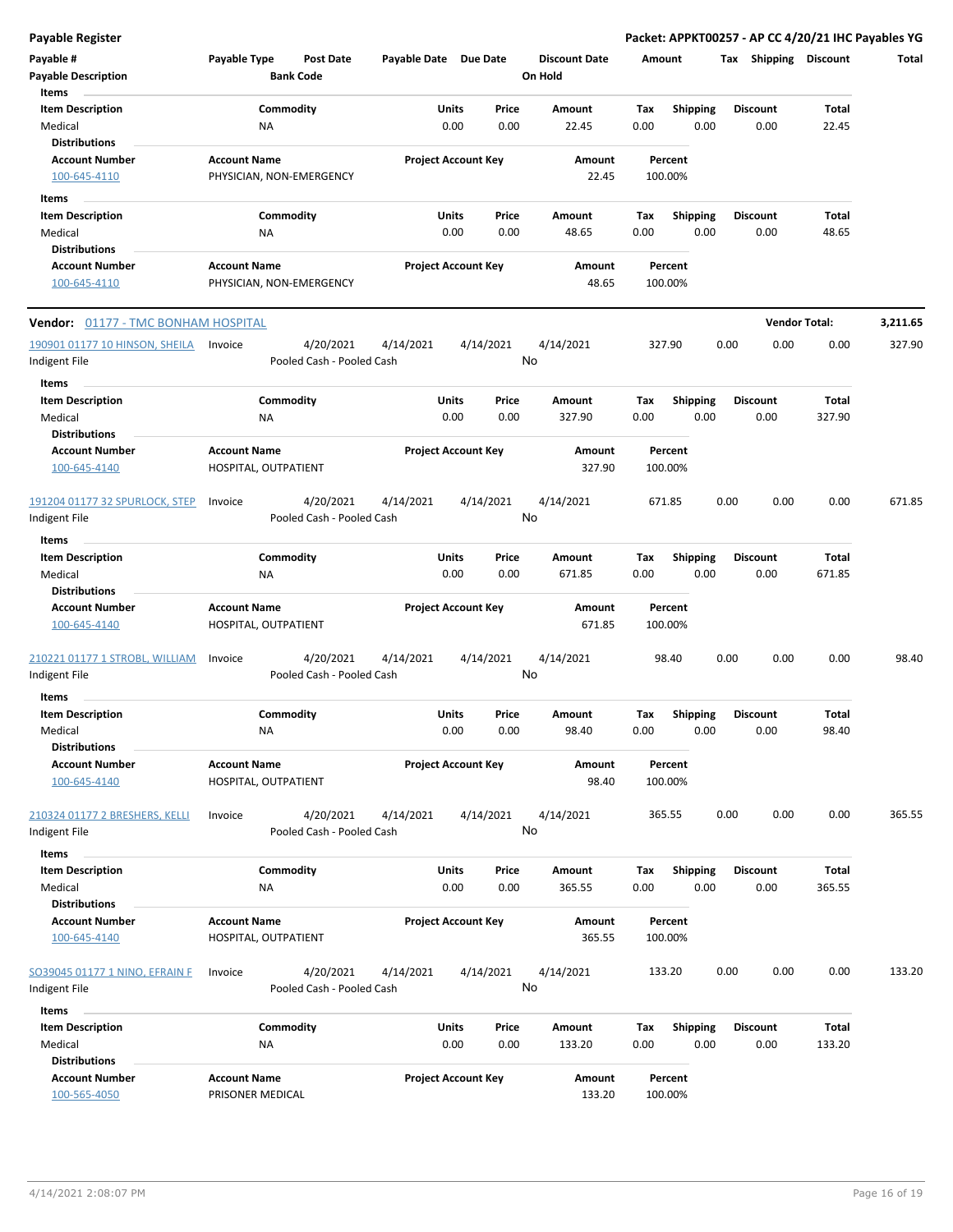| <b>Payable Register</b>                        |                                         |                                      |                            |               |                 |                                 |             |                         |      |                         | Packet: APPKT00257 - AP CC 4/20/21 IHC Payables YG |          |
|------------------------------------------------|-----------------------------------------|--------------------------------------|----------------------------|---------------|-----------------|---------------------------------|-------------|-------------------------|------|-------------------------|----------------------------------------------------|----------|
| Payable #<br><b>Payable Description</b>        | Payable Type                            | <b>Post Date</b><br><b>Bank Code</b> | Payable Date               |               | <b>Due Date</b> | <b>Discount Date</b><br>On Hold | Amount      |                         |      | Tax Shipping Discount   |                                                    | Total    |
| SO40307 01177 4 COX JR, RONNIE                 | Invoice                                 | 4/20/2021                            | 4/14/2021                  |               | 4/14/2021       | 4/14/2021<br>No                 | 1,081.95    |                         | 0.00 | 0.00                    | 0.00                                               | 1,081.95 |
| Indigent File                                  |                                         | Pooled Cash - Pooled Cash            |                            |               |                 |                                 |             |                         |      |                         |                                                    |          |
| Items                                          |                                         |                                      |                            |               |                 |                                 |             |                         |      |                         |                                                    |          |
| <b>Item Description</b><br>Medical             | <b>NA</b>                               | Commodity                            |                            | Units<br>0.00 | Price<br>0.00   | Amount<br>1,081.95              | Tax<br>0.00 | <b>Shipping</b><br>0.00 |      | <b>Discount</b><br>0.00 | Total<br>1,081.95                                  |          |
| <b>Distributions</b>                           |                                         |                                      |                            |               |                 |                                 |             |                         |      |                         |                                                    |          |
| <b>Account Number</b>                          | <b>Account Name</b>                     |                                      | <b>Project Account Key</b> |               |                 | Amount                          |             | Percent                 |      |                         |                                                    |          |
| 100-565-4050                                   | PRISONER MEDICAL                        |                                      |                            |               |                 | 1,081.95                        |             | 100.00%                 |      |                         |                                                    |          |
| SO40961 01177 1 BECK, CHARLES                  | Invoice                                 | 4/20/2021                            | 4/14/2021                  |               | 4/14/2021       | 4/14/2021                       |             | 532.80                  | 0.00 | 0.00                    | 0.00                                               | 532.80   |
| Indigent File                                  |                                         | Pooled Cash - Pooled Cash            |                            |               |                 | No                              |             |                         |      |                         |                                                    |          |
| <b>Items</b>                                   |                                         |                                      |                            |               |                 |                                 |             |                         |      |                         |                                                    |          |
| <b>Item Description</b>                        |                                         | Commodity                            |                            | Units         | Price           | Amount                          | Tax         | <b>Shipping</b>         |      | <b>Discount</b>         | <b>Total</b>                                       |          |
| Medical                                        | <b>NA</b>                               |                                      |                            | 0.00          | 0.00            | 532.80                          | 0.00        | 0.00                    |      | 0.00                    | 532.80                                             |          |
| <b>Distributions</b>                           |                                         |                                      |                            |               |                 |                                 |             |                         |      |                         |                                                    |          |
| <b>Account Number</b><br>100-565-4050          | <b>Account Name</b><br>PRISONER MEDICAL |                                      | <b>Project Account Key</b> |               |                 | Amount<br>532.80                |             | Percent<br>100.00%      |      |                         |                                                    |          |
|                                                |                                         |                                      |                            |               |                 |                                 |             |                         |      |                         |                                                    |          |
| Vendor: 01173 - WATERLOO PARK INPT SRVCS, PLLC |                                         |                                      |                            |               |                 |                                 |             |                         |      |                         | <b>Vendor Total:</b>                               | 98.06    |
| 200709 01173 1 WALLACE, MARSH/ Invoice         |                                         | 4/20/2021                            | 4/14/2021                  |               | 4/14/2021       | 4/14/2021                       |             | 44.57                   | 0.00 | 0.00                    | 0.00                                               | 44.57    |
| Indigent File                                  |                                         | Pooled Cash - Pooled Cash            |                            |               |                 | No                              |             |                         |      |                         |                                                    |          |
| <b>Items</b>                                   |                                         |                                      |                            |               |                 |                                 |             |                         |      |                         |                                                    |          |
| <b>Item Description</b>                        |                                         | Commodity                            |                            | Units         | Price           | Amount                          | Tax         | <b>Shipping</b>         |      | <b>Discount</b>         | Total                                              |          |
| Medical                                        | <b>NA</b>                               |                                      |                            | 0.00          | 0.00            | 44.57                           | 0.00        | 0.00                    |      | 0.00                    | 44.57                                              |          |
| <b>Distributions</b>                           |                                         |                                      |                            |               |                 |                                 |             |                         |      |                         |                                                    |          |
| <b>Account Number</b><br>100-645-4110          | <b>Account Name</b>                     | PHYSICIAN, NON-EMERGENCY             | <b>Project Account Key</b> |               |                 | Amount<br>44.57                 |             | Percent<br>100.00%      |      |                         |                                                    |          |
| 200709 01173 2 WALLACE, MARSHA Invoice         |                                         | 4/20/2021                            | 4/14/2021                  |               | 4/14/2021       | 4/14/2021                       |             | 53.49                   | 0.00 | 0.00                    | 0.00                                               | 53.49    |
| Indigent File                                  |                                         | Pooled Cash - Pooled Cash            |                            |               |                 | No                              |             |                         |      |                         |                                                    |          |
| Items                                          |                                         |                                      |                            |               |                 |                                 |             |                         |      |                         |                                                    |          |
| <b>Item Description</b>                        |                                         | Commodity                            |                            | Units         | Price           | Amount                          | Tax         | <b>Shipping</b>         |      | <b>Discount</b>         | <b>Total</b>                                       |          |
| Medical<br><b>Distributions</b>                | <b>NA</b>                               |                                      |                            | 0.00          | 0.00            | 53.49                           | 0.00        | 0.00                    |      | 0.00                    | 53.49                                              |          |
| <b>Account Number</b>                          | <b>Account Name</b>                     |                                      | <b>Project Account Key</b> |               |                 | Amount                          |             | Percent                 |      |                         |                                                    |          |
| 100-645-4110                                   |                                         | PHYSICIAN, NON-EMERGENCY             |                            |               |                 | 53.49                           |             | 100.00%                 |      |                         |                                                    |          |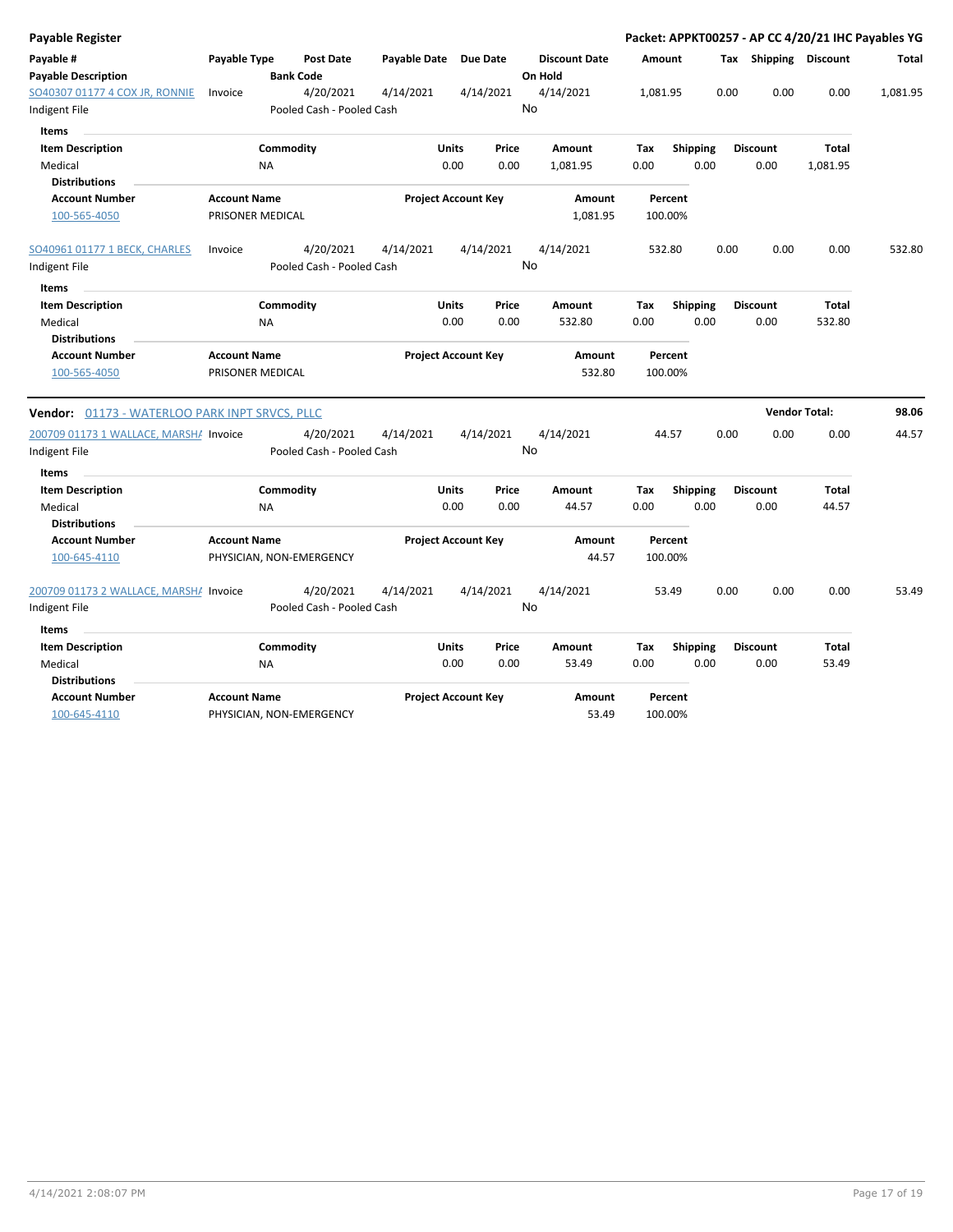## Payable Summary

| Type    | Count               | Gross     | Tax  | Shipping | <b>Discount</b> | Total     | <b>Manual Payment</b> | Balance   |
|---------|---------------------|-----------|------|----------|-----------------|-----------|-----------------------|-----------|
| Invoice | 85                  | 19.103.12 | 0.00 | 0.00     | 0.00            | 19.103.12 | 0.00                  | 19,103.12 |
|         | <b>Grand Total:</b> | 19,103.12 | 0.00 | 0.00     | 0.00            | 19,103.12 | 0.00                  | 19,103.12 |